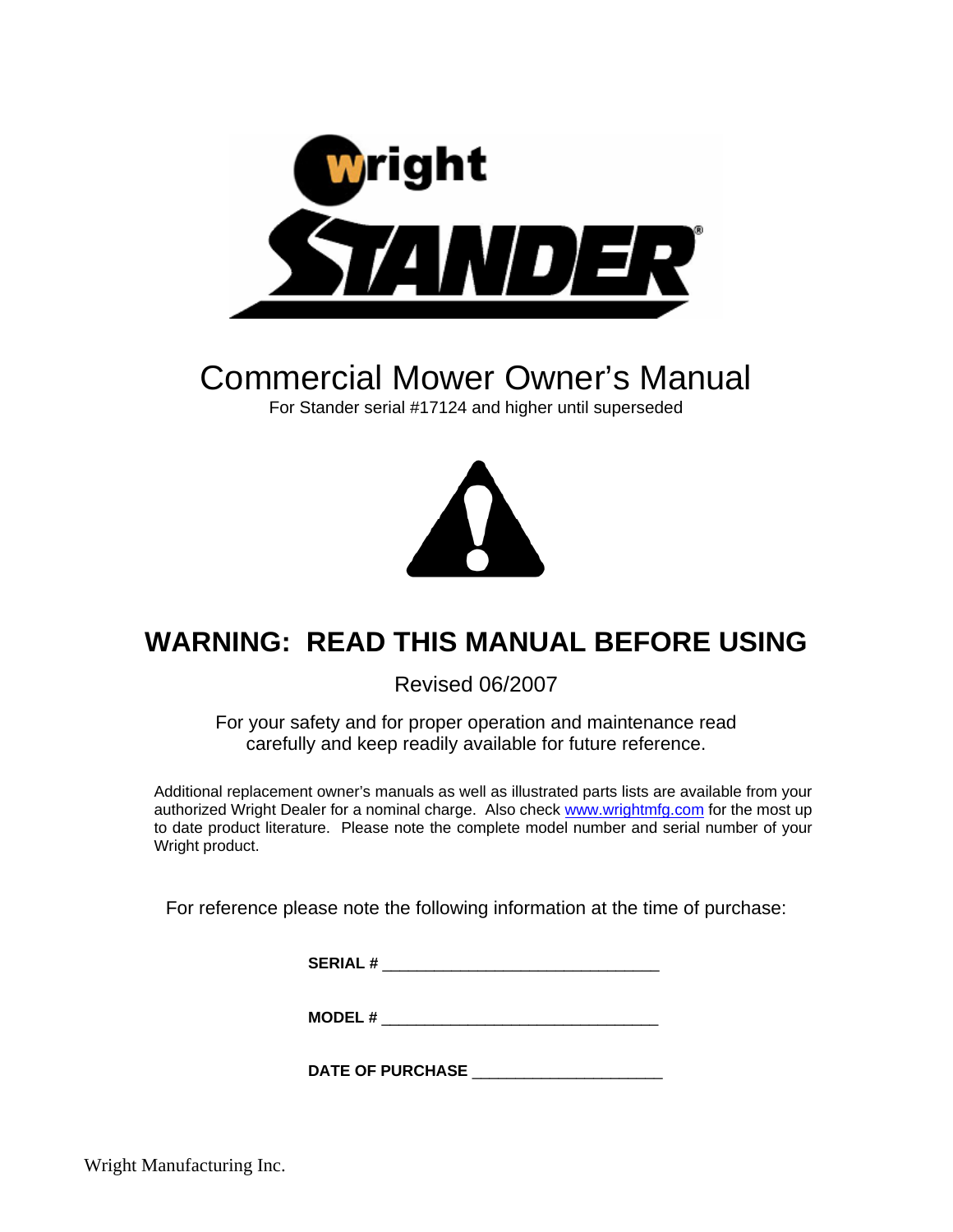#### Foreword

Welcome to the progressive group of mowing professionals who use Wright mowers. We are focused on giving you advanced engineering and quality construction in each mower we build.

This manual explains the features and promotes safer use of the mower. Please read it in its entirety and follow the instructions carefully so that you can have many years of safe and productive operation with your Wright product.

For service, remember that your Wright dealer knows your mower best and is interested in your satisfaction. Your dealer can provide you with quality maintenance and other assistance that you may need.

Please provide this manual to anyone who may operate the mower for them to study before operation. Additionally, make the manual and service documents available to anyone to whom you may sell the mower in the future. It is important that the next owner receive this information also.

As Wright Manufacturing, Inc. is constantly seeking ways to improve its products, the mower you have may differ slightly from the information and specifications in this manual. Wright reserves the option to make changes at any time without notice, in the process of continually improving our products.

Wright Manufacturing, Inc.



**This is the safety alert symbol. It is used throughout this manual and on the mower's safety labels to alert you to potential personal injury hazards. Obey all safety messages that follow this symbol to avoid possible injury or death. Read these instructions carefully. It is essential that you read the instructions and safety precautions before you attempt to work on or use this unit.** 



**This symbol with the "WARNING" indicates a potentially hazardous situation which, if not avoided, could result in death or serious injury.** 



**This symbol with the word "CAUTION" indicates a potentially hazardous situation which, if not avoided, may result in minor or moderate injury.** 

©1998-2006 Wright Manufacturing, Inc. All rights reserved. This material may not be reproduced or copied, in whole or part, without written permission from Wright Manufacturing, Inc. Grass Gobbler, Gobbler, Leaf Gobbler, Velke, Pro 1, X2, Stander, and Sentar are trademarks of Wright Manufacturing, Inc.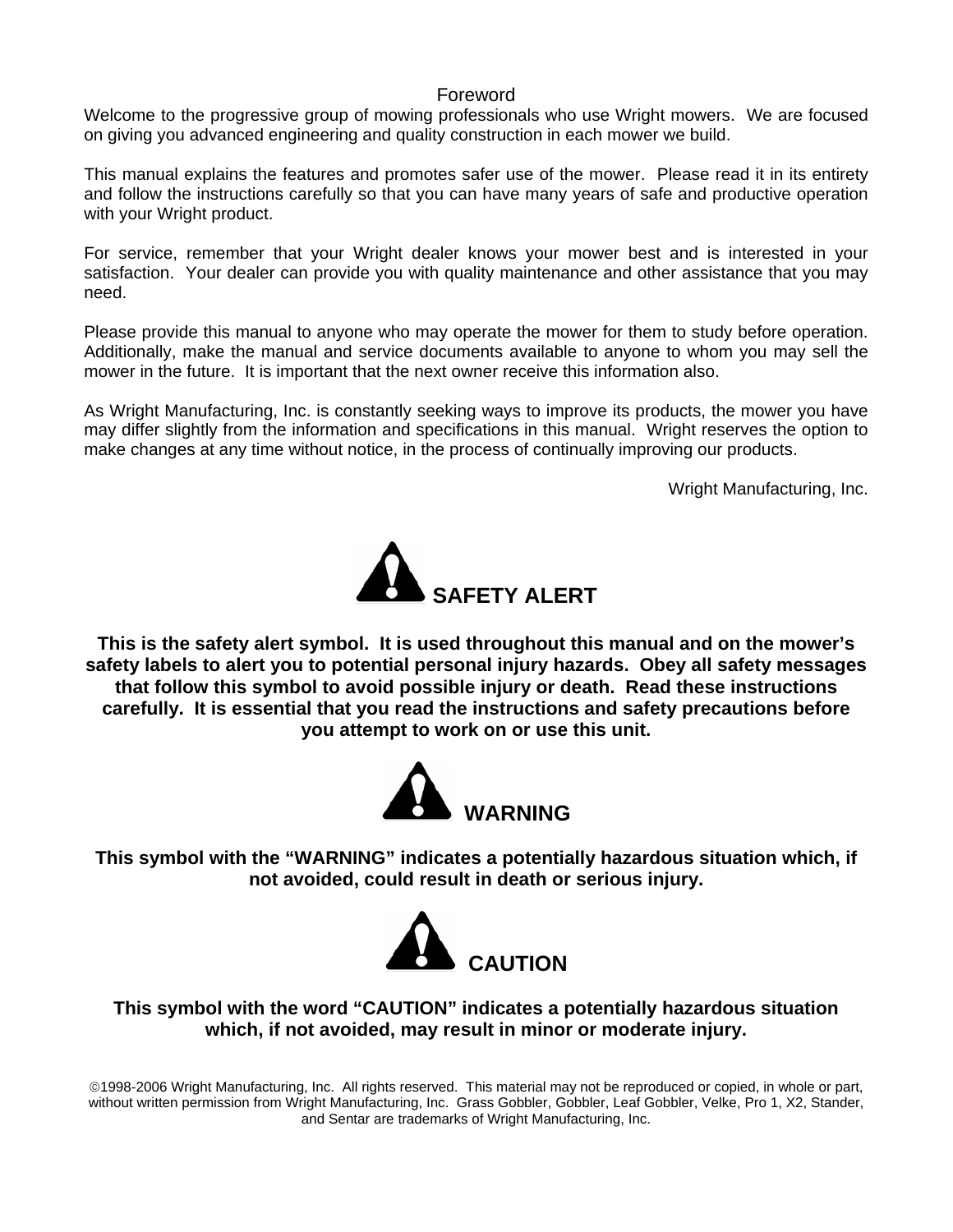# TABLE OF CONTENTS

| <b>SERVICE AND ADJUSTMENTS.</b> |  |
|---------------------------------|--|
|                                 |  |
|                                 |  |
|                                 |  |
|                                 |  |
|                                 |  |
|                                 |  |
|                                 |  |
|                                 |  |
|                                 |  |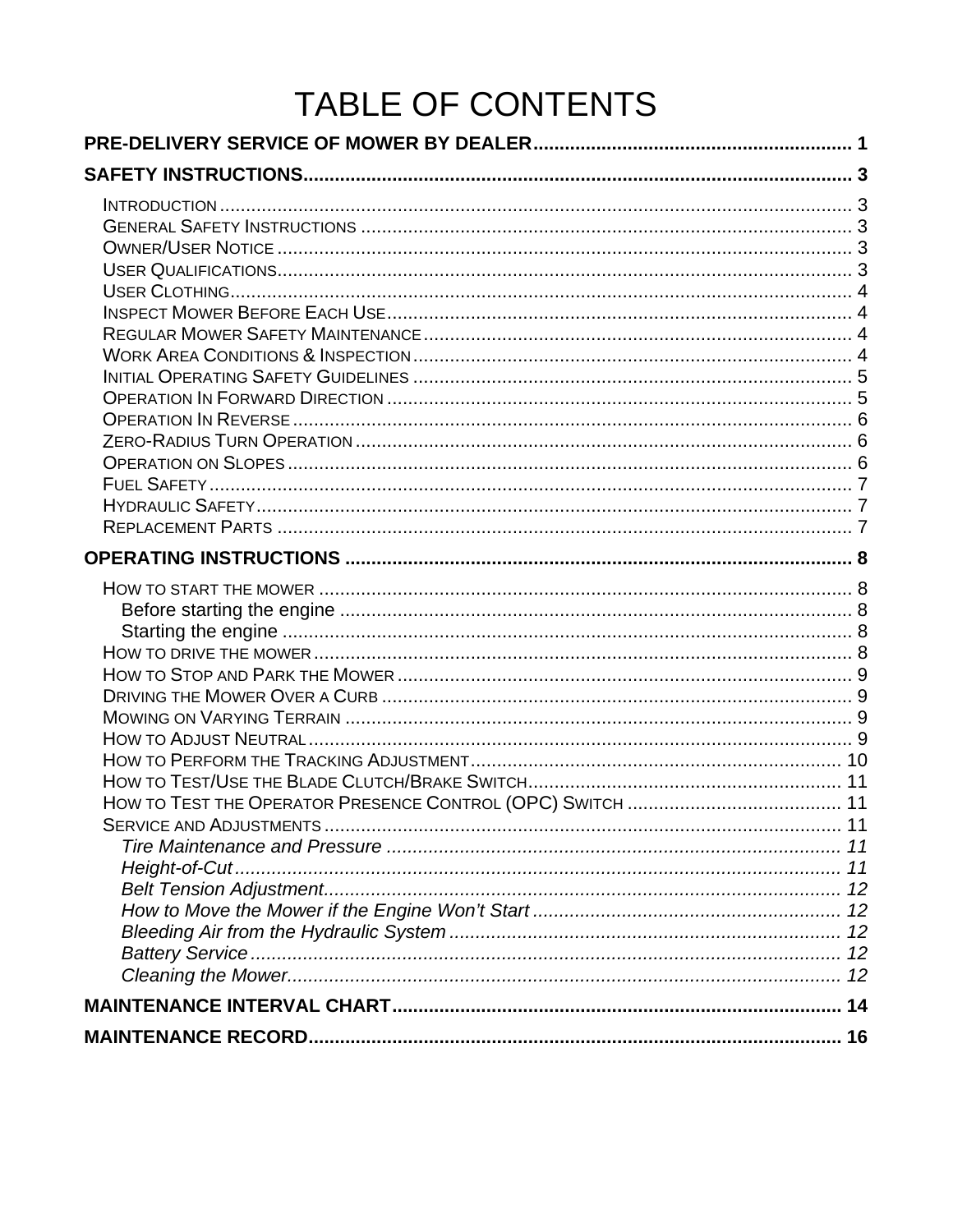## Pre-Delivery Service of Mower by Dealer

<span id="page-3-0"></span>

**If you are not completely familiar with the Safety Instruction Manual read it now before proceeding with the Pre-Delivery Service of the mower. Only your authorized Wright dealer WARNING** Service of the mower. Only your authorized Wright deal should perform the Pre-Delivery Service of the mower.

The Wright Stander is shipped completely assembled and has been adjusted and tested at the factory. However, due to jostling during the shipping process and the delivery time lapse the following items need to be repeated again before starting the mower. After you have uncrated the mower, follow these procedures in the order indicated:

- Remove spark plug wire from spark plug(s).
- Inspect the mower for any damage, unusual conditions or missing parts.
- Inspect the mower for all of its decals, especially the warning decals. There should be one blade warning decal on each side of the deck, the "shield missing" under the blade belt covers, and the dash decal.
- Check (and fill if necessary) engine oil level according to the engine manufacturer's recommendation.
- Check (and fill if necessary) hydraulic fluid level. The level should be about 1"-1.5" below the top of the oil fill. Use synthetic oil: Mobil1 15W-50.
- Check rear tire pressure 18 to 22 psi. is recommended. It should be even on both sides. Use the higher pressures for heavier operators. Set the tire pressure in the front caster tires between 30 and 40 psi. Higher pressures will help keep the caster tires on their rims when impacted from the side but give a stiffer ride. Some Front Casters are equipped with non-pneumatic tires and do not require any air.
- Check the battery to see that the cables are tight and connected properly. The battery is 12 volts and is a maintenance-free battery. Only charge the battery if it will not start the mower properly.
- Remove the blade belt covers and inspect the belt and idler arm for smooth operation. Also grease the idler arm(s) if applicable.
- Rotate the blade pulleys slightly to see if they rotate freely and all turn together. There will be resistance due to the clutch brake.
- Replace the blade belt covers.
- Lubricate all moving parts (see Maintenance Items section of this manual).
- Fill fuel tank with regular unleaded gasoline. Turn fuel valve under fuel tank to the "ON" position.
- DO NOT START THE ENGINE AT THIS TIME. FOLLOW THE NEXT PROCEDURE BEFORE STARTING. The hydraulic system MUST be checked for proper operation before allowing wheels to operate on the ground.
- Set the rear of the machine on jack stands or blocks to raise rear wheels off the ground two or three inches and check to be sure that the mower will not fall off the supports you devise. (Do not support the mower's weight on any part of the foot platform.) You must be able to stand on the mower. The stand(s) must be able to secure the mower from rolling off or away during the next procedures. Check under the mower deck for any debris or unusual conditions.
- With hand controls in the middle or neutral position, apply the parking brake.
- Open the manual bypass valves on side of each pump a half-a-turn counterclockwise.
- Reattach spark plug wires to spark plugs.
- Before starting the engine be ready to stop it if the wheels begin to turn with the brake on. (If this happens, check that the manual bypass valves on side of each pump are open at least a half-a-turn counterclockwise.)
- Start the engine according to the engine manufacturer's recommendation. Let the engine run at low RPM for several minutes to get the hydraulic fluid circulating through the pumps. While standing on the foot platform, release the parking brake. Now gradually close the manual bypass valves on top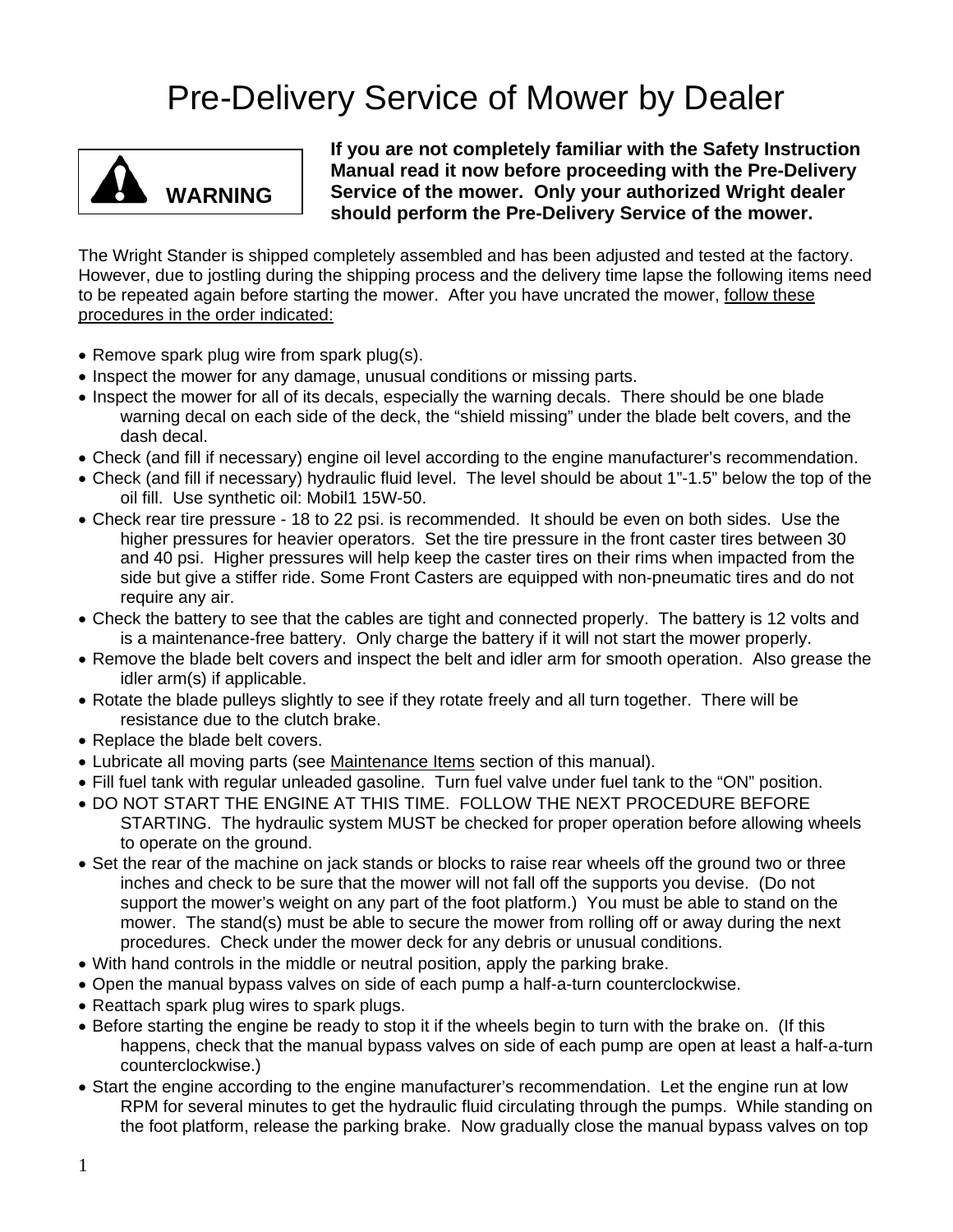of each pump one at a time and see if the wheels start to move. If the wheels move when the hand controls are in neutral position, adjust the pump neutral adjustment allen screw. The manual bypass valves on side of each pump should now be firmly closed. (Do not tighten these bypass valves with a wrench. Only hand tighten). Now try moving the hand control levers, one at a time, forward and backward. Check to see if the wheels move forward and backward according to position of the levers. If not, service the hand control system. If the wheels stop when the hand controls are in the neutral position, the parking brake should now be applied.

- Before testing the blade clutch/brake operation, make sure the area is clear and there is nothing vulnerable to being thrown from under the mower. No one should be near the mower deck or in its line of discharge at this time or at any time. The discharge chute deflector should be in the down position. The parking brake should now be applied. Move the engine throttle to ¾ speed setting.
- Place your feet firmly on the foot platform and turn on the blade clutch switch. Run blades for a minute or so. Try engaging and disengaging the blades a few times about 10 seconds apart. If the blades do not start and stop in a short amount of time, service the blade brake system. With the blades on, now try lifting your feet off the foot platform to test the Operator Presence Control switch (OPC). The engine should die and the blades should stop in several seconds. If not, service the OPC system. Try this a couple of times.
- Disengage the blades, set the parking brake, shut off the engine and remove the mower from the stand(s).
- Drive the mower around on a level parking lot. It is recommended that the slower setting of the Speed/Sensitivity Adjustment be used. (See further in this manual for information on Speed/Sensitivity Adjustment.) Be sure that the mower drives in a straight line when both hand controls are held to the full speed position which is up against the stationary control bar. If not, see further in this manual for information on tracking adjustment.
- As you drive the mower, listen for any unusual noises and test for irregular operation and adjust or service as necessary. Next, go over the safety information and operating procedures in this manual with the customer. Instruct the customer in proper operation and observe the customer during their initial operation on a level parking lot. Make sure the customer is familiar and comfortable with the basic operation and use of the mower.
- **Dealer:** Please fill out and follow the instructions on the Product Registration Form and have the customer fill out his part of the form. After the Product Registration Form is filled out and signed by the customer and a representative from your dealership, please send or fax it within 14 days to your Wright Manufacturing Distributor according to the directions on the Form. Then give the customer his copy of the registration form and then keep your copy and mail the remaining copies of the form to your Wright Manufacturing Distributor. The limited warranty is not valid unless the mower is registered and all of the above steps are taken. Remember, the purchaser is both your and our customer and his satisfaction is very important. Thank you for supporting our products.
	- The mower is now ready for delivery to your customer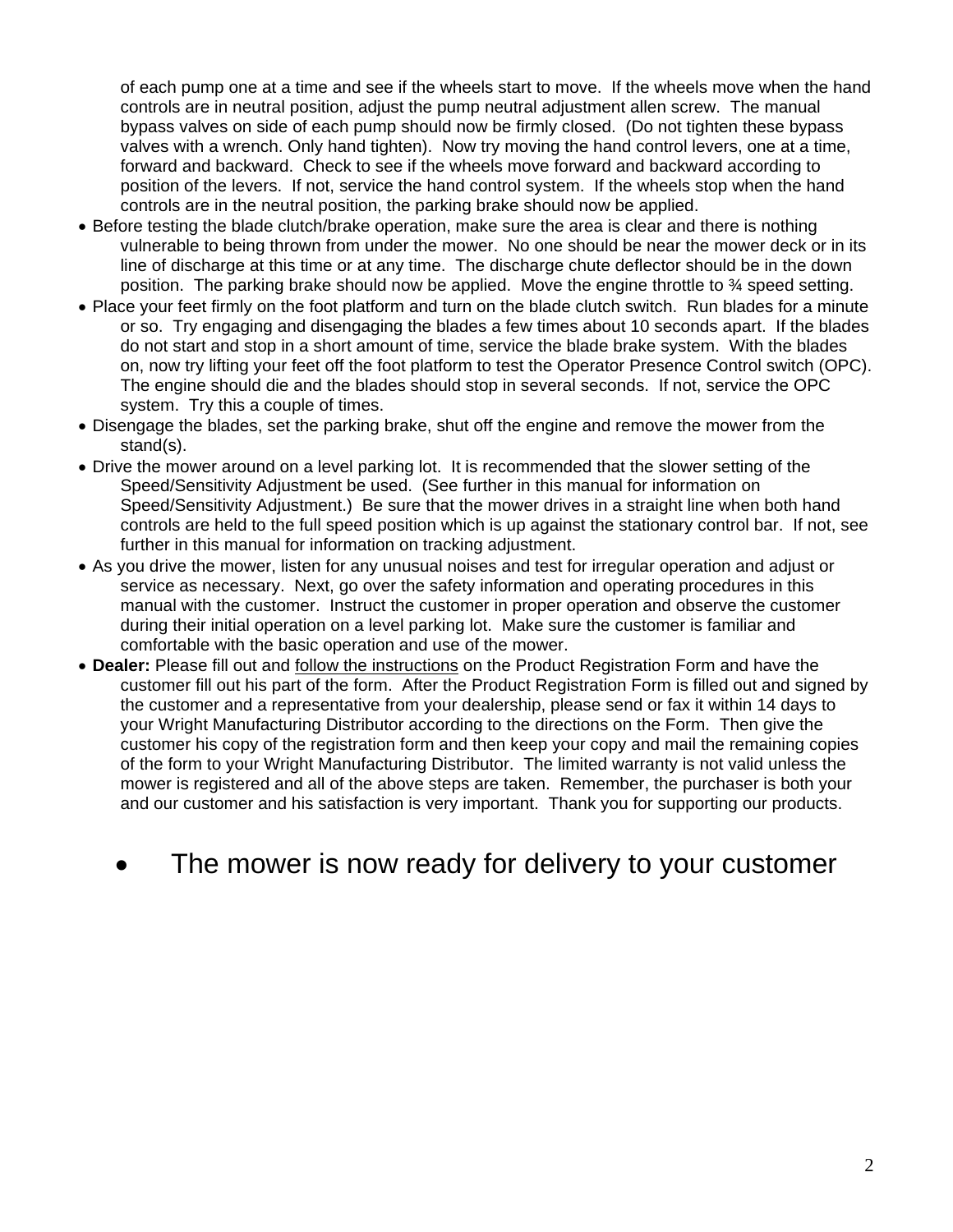# SAFETY INSTRUCTIONS

### <span id="page-5-0"></span>**WRIGHT MOWER USERS & OWNERS: READ THIS MANUAL BEFORE USING PLEASE BE CAREFUL!**



## **WARNING**

This symbol with the word "WARNING" indicates a potentially hazardous situation which, if not avoided, could result in death or serious injury.

## **Introduction**

This mower is built to the highest standards in the industry. However, carelessness or operator error may result in serious bodily injury or death. Accident and hazard prevention are dependent upon the awareness, concern, wisdom, and proper training of the personnel involved in the operation, transport, maintenance, and storage of the equipment. Make sure every operator is properly trained and thoroughly familiar with all of the information in this manual before operating the equipment.

## **General Safety Instructions**

The Wright Sentar Sport is designed with your safety in mind. It has the following safety systems with which you should become familiar:

- The warning decals on the mower including the instrument panel warning
- The blade switch must be "off" before starting the engine
- Your feet must be on the foot platform in order to engage the blades
- If you remove your feet from the foot platform while the blades are running the engine will stop and the blades will brake in seconds
- Letting go of the hand controls will stop the wheels instantly
- Spring loaded chute deflector helps reduce trajectory of thrown objects
- Belt/pulley covers on cutter deck
- Anti-tip rollers provided at the rear of the mower reduce the risk of mower tipping



## **CAUTION**

This symbol with the word "CAUTION" indicates a potentially hazardous situation which, if not avoided, could result in minor or moderate injury.



### **Owner/User Notice**

The owner's/user's obligation is to instruct themselves and all potential users in the safe operation of this equipment and be sure they read and follow the instructions in this safety manual and other material provided by Wright Manufacturing, Inc. before using or allowing others to operate the equipment. Do not operate this unit unless you carefully read, understand and follow the assembly, installation, and safety instructions contained in this manual and the warning decals provided on the unit. Do not allow other persons to use this unit unless you make sure they carefully read, understand and follow these instructions. Never allow children to operate or play on the unit.



## **User Qualifications**

This product is designed for use by physically fit, experienced, professional commercial mower operators who have a minimum of 160 hours of experience operating twelve horsepower and greater industrial mowers. Operators must be 18 years or older and weigh at least 120 pounds and no more than 350 pounds. They must have read and understood this manual. DO NOT allow children to operate the mower. Never allow passengers on the mower. DO NOT allow adults to operate the mower without proper instruction mentioned above.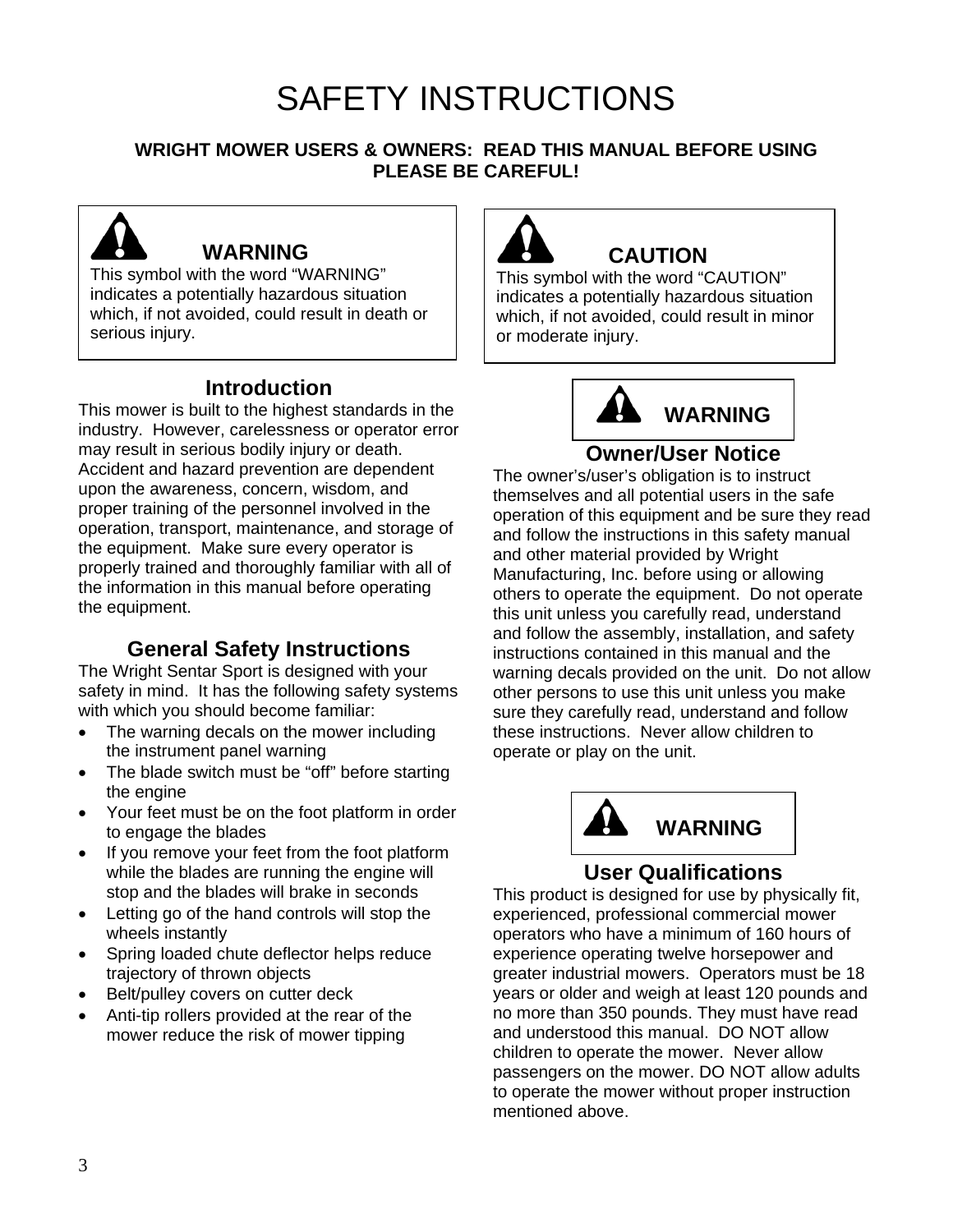<span id="page-6-0"></span>

## **User Clothing**

DO NOT operate the mower while wearing sandals, tennis shoes, sneakers, or shorts. Always wear long non-baggy pants. Wear hightop leather steel-toed work boots with thick, textured tread, soft-rubber soled at all times. Hard or smooth soled shoes are too slippery for a good footing on mower platform. NEVER wear loose-fitting clothing or jacket pockets that can get caught on the handlebars or control levers of any mower you drive. Wearing safety glasses, ear protection and safety shoes is advisable and required by some local ordinances and insurance regulations.



## **Inspect Mower Before Each Use**

DO NOT use the mower if any parts are not maintained in good operating condition. Examine the moving parts prior to each use. Look for excessive wear, bald or worn tires, cracks in parts, loose or missing bolts, cotter pins, linchpins or "hair" pins or cable yoke pins and replace before operating the mower. Make sure all safety equipment provided with the mower is in good operating order, including all the warning decals and the required operator-presence device which stops the engine and blades when the footoperated Operator Presence Control (OPC) switch is released. (To test the OPC, follow instructions in the [Operating Instructions](#page-10-0) section of this manual.) Inspect the two anti-tip rollers and their respective bolts at the rear of the mower for tightness and proper operation. Be sure that all parts of the hand-operated hydraulic control system are tight and secure. This is to reduce the possibility that the mower could have a loss of control during operation and compromise operator safety.



#### **Regular Mower Safety Maintenance**  Keep your Wright mower in good operating condition, and keep safety devices and shields in

place and in working condition. Replace worn tire(s) with less than 3/32" of any tread groove left. Use tires with the tread pattern specified by Wright Mfg., Inc. only. DO NOT change the engine governor settings or over-rev the engine contrary to engine manufacturer specifications. Failure to comply can compromise operator safety, shorten equipment life and void your manufacturer's warranty. Keep all nuts, bolts, and screws tight to be sure the equipment is in safe working condition. Check the blade mounting bolts for proper tightness every eight (8) hours of operation. Check the blades for excessive wear and sharpness every four to eight (4-8) hours of operation. Sharpen dull blades. Replace blades when they become excessively worn. The mower should not be used after the blades or other part of the mower strikes a foreign object, until conducting a thorough inspection and any damage is repaired. Make sure the chute deflector is always in place and operating properly. Replace if the deflector becomes worn or ceases to properly deflect the grass in a safe manner. See the instructions in the [Recommended Maintenance](#page-15-0) section of this manual for other items of required maintenance.



## **Work Area Conditions & Inspection**

Prior to operating the unit, carefully inspect all lawn/ground areas where you plan to use the mower for hidden, hard-to-see objects or uneven ground that may be hidden in the grass. Clear the work area of moveable objects such as wires, rocks, glass, toys, etc. that might be picked up by the mower and dangerously thrown. Remove, if possible, or mark the location of all immovable objects or irregular areas and be sure not to hit them with any part of the mower, its deck or the blades. Obstacles such as holes, abrupt changes in ground contour, tree trunks, stumps or roots, pipes protruding from the ground, paving edges, etc. in the path of operation can abruptly turn or stop the mower. This could throw you off the mower or into and possibly over the handle bars causing serious injury or death. The faster you are moving the more potential there is for injury. Mow only in daylight or in good artificial light. Keep away from drop-offs, the edges of ponds, streams, pools, etc. especially at the bottom of slopes. Do not mow when children or others are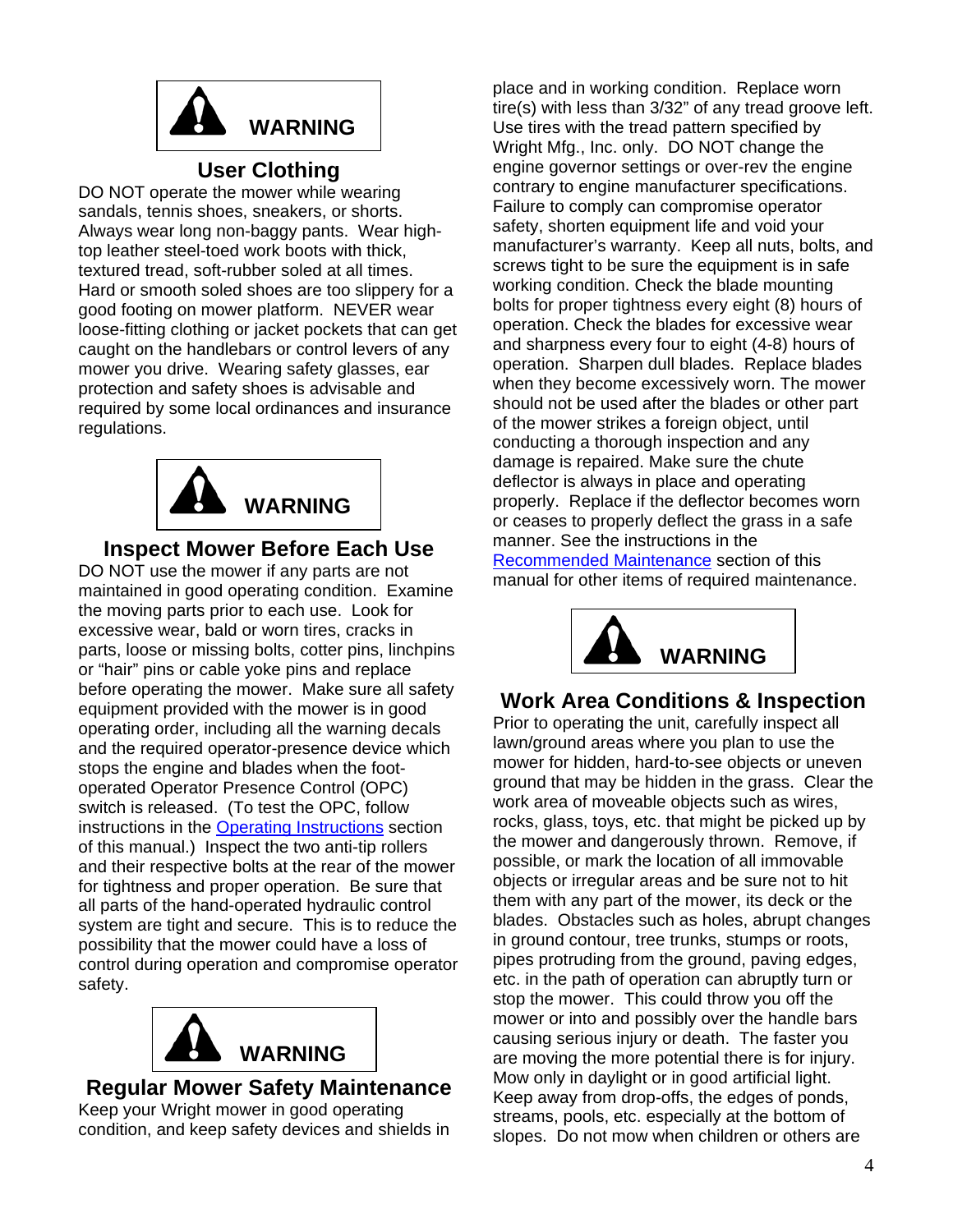<span id="page-7-0"></span>around. When the Wright mower is in use, never direct the grass discharge toward bystanders, traffic, cars or buildings nor allow anyone within 50 feet of the machine while in operation. Thrown objects can pass through glass windows and some walls of buildings. There is extreme risk of danger from thrown objects or being cut by the blades of the mower or being run over if you lose control. Never operate the mower in an enclosed area without good, approved ventilation. Exhaust fumes are dangerous.



## **Initial Operating Safety Guidelines**

- Read and understand the warnings on the instrument panel of the mower.
- Keep a firm hold on the stationary handle at all times.
- Keep both feet on the foot platform at all times.
- Know the controls and how to stop quickly.
- Before attempting to start the engine, follow all starting instructions below and in the engine operator's manual.
- Look behind before backing up.
- Before leaving the operator's position, even momentarily, turn off the blade clutch engagement switch and apply the parking brake. Keep others from coming near the mower. Get back on the mower as soon as possible.
- When leaving the Wright mower unattended, turn off the blade clutch engagement switch, apply the parking brake, stop the engine and remove the key. Never leave the machine unattended on a slope in case someone disengages the parking brake. This could create a rollover hazard.
- When transporting, driving onto transport vehicles, into buildings, across parking lots or otherwise not mowing grass, turn off the blade clutch engagement switch to reduce risk of thrown objects and rotating blade hazard. After coming to a stop apply the parking brake, stop the engine and remove the key.
- Before performing any maintenance or repair service, disengage power to blades, apply the parking brake, stop the engine, remove ignition key and spark plug wire from spark plug(s).
- All operators of this mower should exercise caution when driving this mower at high speeds. Sudden acceleration or deceleration may cause serious injury.
- DO NOT allow inexperienced persons to operate the mower until they have read and understood these safety instructions. Operate the mower at slower speeds while becoming familiar with it.
- The grass discharge chute deflector must be installed at all times and in the down position except that it may be raised when cleaning out the deck, or a grass catcher is installed or a mulch kit and block-off plate is properly
- If the mower discharges grass clogs, turn off the blade clutch switch, apply the parking brake, stop the engine and remove the key before removing obstruction(s).
- Keep all shields and covers in place, namely, all blade and belt covers, engine shields, and grass discharge chute deflector.
- Keep hands, feet and clothing away from rotating parts, especially the rear wheels, blades, engine flywheel, belts and pulleys.
- Do not touch engine, muffler or hydraulic system while engine is running or soon after it is stopped. These areas can be so hot as to cause severe burns.
- Clean grass, leaves and lubricant spills from surfaces after use to prevent fire hazard.
- Be alert for traffic when crossing roads or operating near roadways.
- Before climbing curbs, crossing gravel drives, sidewalks or roads, turn off the blades and wait for them to stop, then place deck into transport position.



## **Operation In Forward Direction**

Always keep a firm grip on the mower stationary handlebar with both hands. Operate the mower slowly until you become familiar with how the mower operates. Do not operate the mower faster than conditions allow. For example, hills, wet or bumpy ground, dim light or high grass are all conditions requiring slower speeds. Never operate the mower at the highest speed unless you are on level, wide, open areas of clearly visible ground or transporting on paved areas.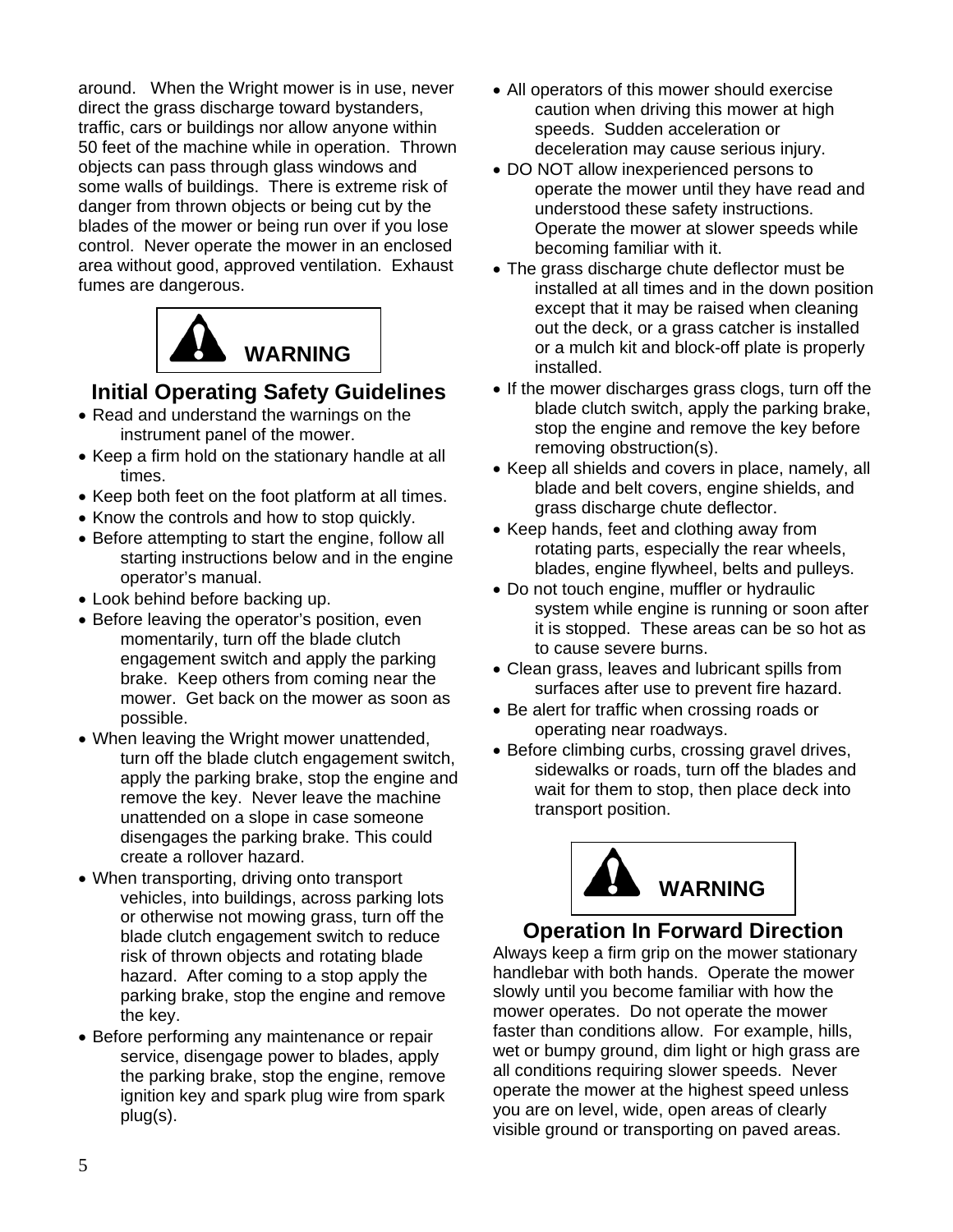<span id="page-8-0"></span>Speeding with any mower is dangerous, and so is traveling faster than conditions should permit on this mower. Sudden stops from excessive speed or falling off the mower may cause serious injury or death.



### **Operation In Reverse**

Always keep a firm grip on the mower stationary handlebar with both hands. Keep both feet firmly on the foot platform. Look behind you before backing to prevent injuring yourself or anyone behind you. Operate the mower very slowly, inching it backward until you become familiar with how the mower operates. Always operate slowly if in an awkward location or position. While backing up never place your foot or feet on the ground near the back edge of the mower to prevent serious personal injury if the mower were to run over you.



## **Zero-Radius Turn Operation**

During zero-radius turns (when one mower wheel rotates backwards while the other rotates forward) drive extra slowly to reduce the possibility of losing traction, or control, or becoming dizzy. This will help prevent you from being thrown off the mower. Be aware that if you do a turn on a slope you may go through all of the orientations to a slope mentioned below and must handle the mower accordingly.



#### **Operation on Slopes**

DO NOT operate on steep slopes. Do not operate the mower on slopes steeper than you can feel secure about the traction of the tires and the stability of the mower. Do not operate the mower on slopes at all when the grass is wet. There is a danger of suddenly sliding sideways or down the hill. When operating on a slope, travel across the grade whenever possible, not in an up or down pattern. Reduce speed and exercise

extreme caution on slopes and in sharp turns to prevent tipping or loss of control. Be especially cautious when changing direction on slopes. Heavier operators may consider obtaining the optional weight bar which is designed to add weight to the front of the machine.

**When pointing up a slope**, your mower has the most weight on the drive wheels and therefore the most traction at the tires. However, this is the angle that it has the most tendency to tip back ("pop a wheelie.") This is the preferred angle for mowing small areas of steeper slopes.

#### Recommendations for this angle:

- Lean as far forward as possible to add your weight to the front of the mower.
- Accelerate gently. Do not accelerate quickly to avoid "popping a wheelie".
- If backing down the hill, do not stop suddenly but slow down gradually.

**When pointing down a slope**, your mower has the least weight on the rear drive wheels and therefore the least traction at the tires. This is the angle that the mower has the most tendency to slide. However, this is the angle that it has the least tendency to tip back. Avoid this angle, as it has the least advantage for your mower.

#### Recommendations for this angle:

- Lean back with arms stretched out straight while holding onto the stationary handlebar. This transfers more of your body weight to the rear drive wheels for more traction.
- Do not change speed suddenly to minimize the tendency of going into a slide. Accelerate and decelerate gently. If you ever go into an uncontrolled slide while pointing down a slope the recommended procedure is to let go of the handles and jump off if necessary. Otherwise, control the mower gently and stay off slopes that tend to make the wheels slide.

**When crossing a slope sideways**, your mower has the average amount of weight on the drive wheels versus the front wheels, similar to level ground. However, this angle leaves the least weight on the higher side drive wheel, tending to make it slip. This is the preferred angle for mowing large areas of gentle slopes.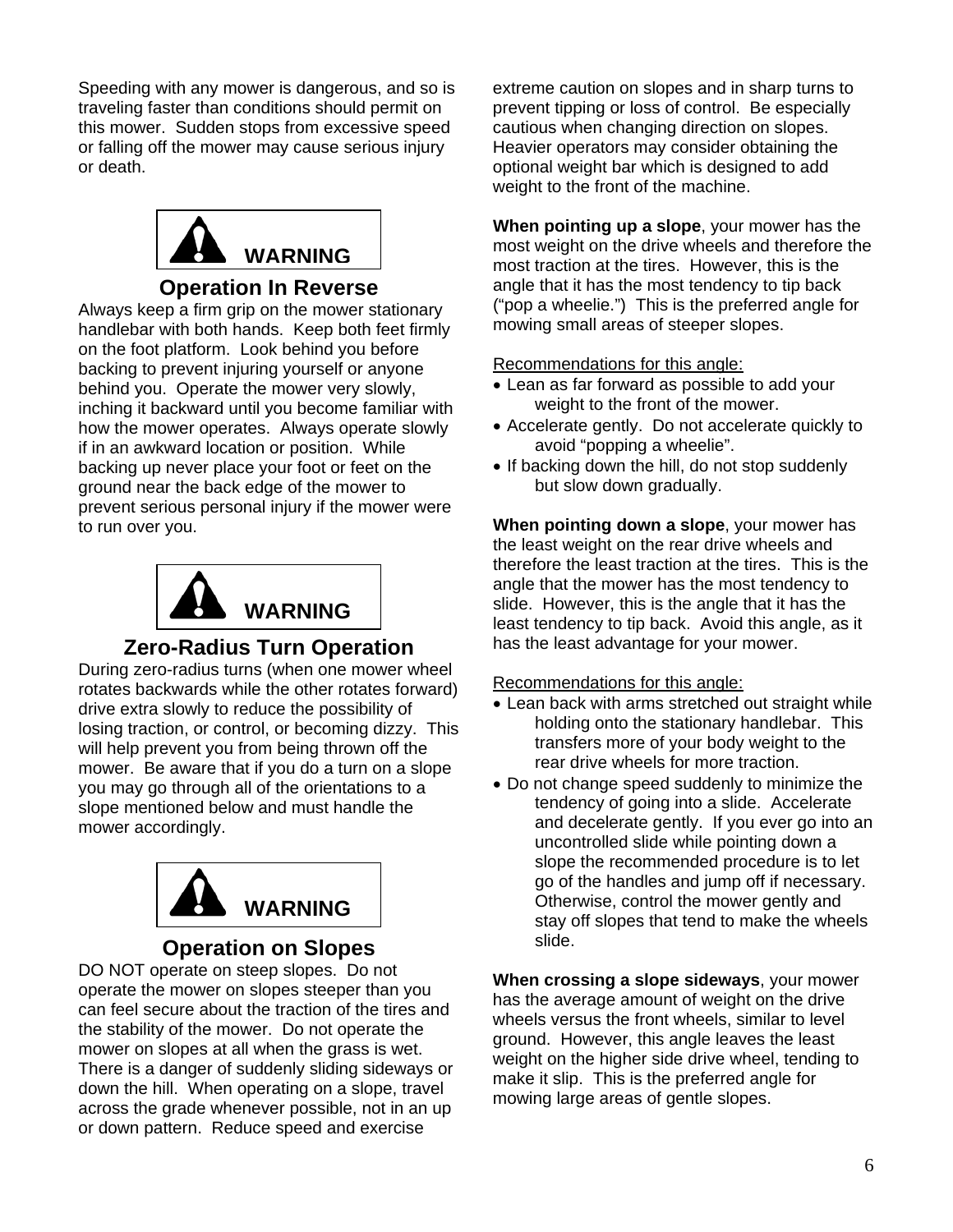<span id="page-9-0"></span>Recommendations for this angle:

- Lean back. This adds weight to the rear drive wheels and will allow you to mow more quickly across the slope without sliding. If your mower is equipped with the optional weight bar on the front, the mower may not handle as well crossing slopes as without the weight bar on the front. Weight on the front of the mower reduces the traction of the rear drive wheels and can cause the mower to slide or nose dive down hill. Use of the optional weight bar is determined by the width of cut of the mower and the operator's weight. For 36" cut mowers, operators over 175 pounds may prefer the optional weight kit. For 52" cut mowers, operators over 225 may prefer the optional weight kit. Remember it is recommended that operators weigh at least 120 pounds and not more than 350 pounds. These are general guidelines only. The mower function and comfort will vary depending on mowing environment, operator driving style and preference.
- To reduce the chances of "popping-a-wheelie", do not accelerate quickly.

Note: Excessively worn tire tread is dangerous. Replace tire(s) with less than 3/32" of any tread groove left. Use tires with the tread pattern recommended by Wright Mfg., Inc. only. Keep the tire pressure in the drive tires between 18 and 22 psi. Higher pressures will cause the tires to have less traction which may prevent safe operation.



#### **Fuel Safety**

Handle gasoline with care – it is highly flammable. Do not smoke while handling gasoline. Use an approved gasoline container. Never remove the fuel cap or add gasoline to a running or hot engine or an engine that has not been allowed to cool for several minutes after running. Never fill the tank indoors and always clean up spilled gas. NEVER store the equipment with gasoline in the tank inside a building where fumes may reach an open flame or spark. Allow the engine to cool before storing in any enclosure.



## **Hydraulic Safety**

Keep body and hands away from pin holes or pressure. Use paper or cardboard and not hands under high pressure may have sufficient force to before starting your Wright mower. Hydraulic fluid your hydraulic system, please see your authorized fittings that eject hydraulic fluid under high to search for leaks. Hydraulic fluid escaping penetrate skin and cause serious injury. If foreign fluid is injected into the skin, it must be surgically removed within a few hours by a doctor familiar with this form of injury or gangrene may result. Seek medical attention immediately. Make sure all hydraulic fluid connections are tight and all hydraulic hoses and lines are in good condition is under high pressure. If you need service on Wright dealer.



## **Replacement Parts**

Use of parts other than specified parts supplied by Wright Manufacturing, Inc. may compromise the safe use of the mower, are not recommended and their use could void the warranty. Always check with your Dealer or the Wright Mfg website for the latest Illustrated Parts List for your equipment.

**right is fully concerned with your safety. W Please read the above again and again until you fully understand the methods to promote the safest operation possible.** 

**REMEMBER – YOUR MOWER CAN BE ONLY FAILURE TO FOLLOW SAFE OPERATING AS SAFE AS THE OPERATOR. PRACTICES MAY RESULT IN SERIOUS INJURY OR DEATH.**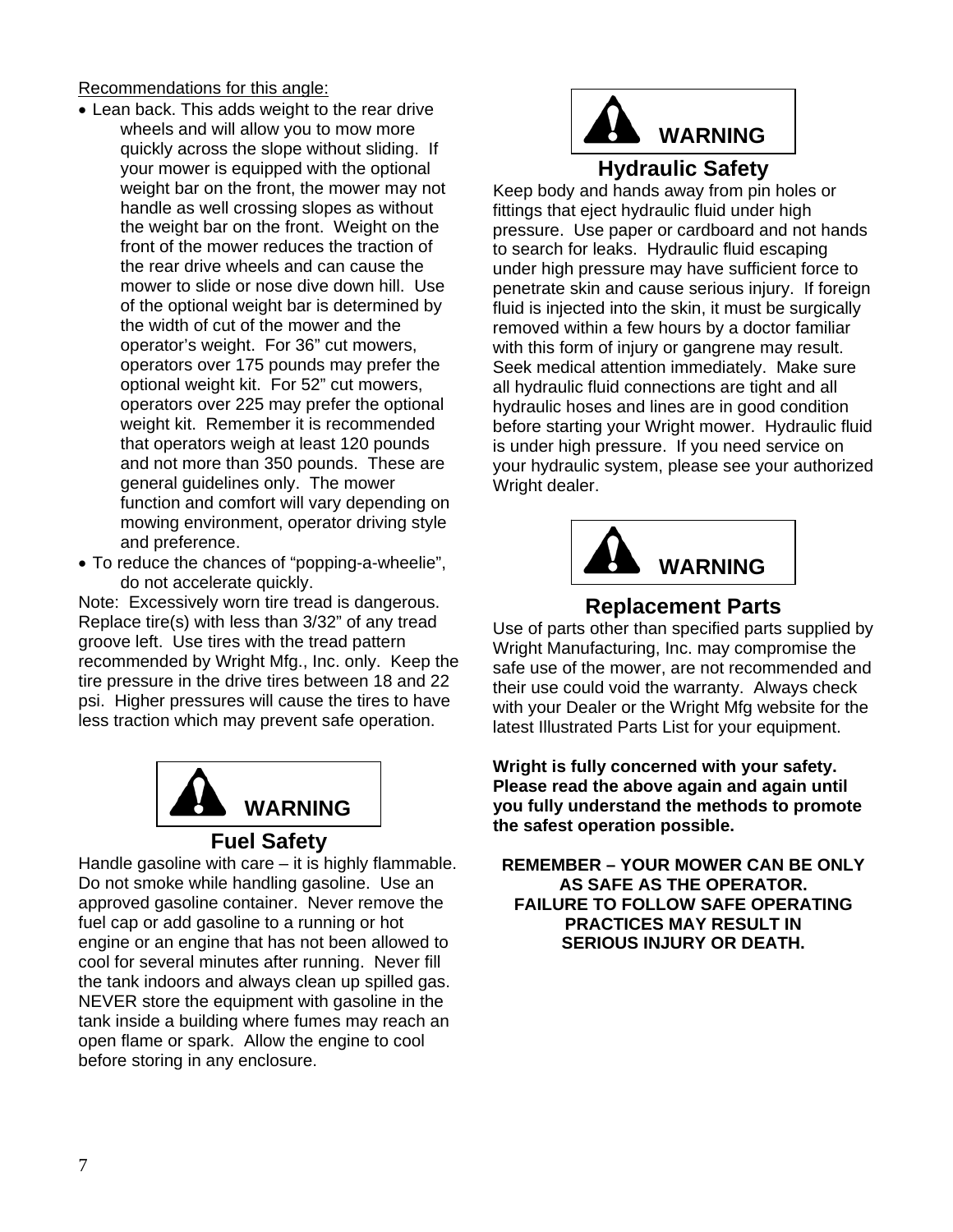# OPERATING INSTRUCTIONS

<span id="page-10-0"></span>

**If you are not completely familiar with the Safety Instruction Manual read it now before proceeding with the operation of the mower. REMEMBER THERE ARE CERTAIN PRECAUTIONS LISTED IN THIS MANUAL THAT YOU MUST NOW TAKE BEFORE STARTING THE MOWER.** 

## **Inspect Mower Before Each Use**

Inspection of Mower**:** Do not use the mower if any parts are not maintained in good operating condition. Examine all moving parts prior to each use. Look for excessive wear, bald drive tires or worn out front tires (normally smooth), cracks in parts, loose or missing bolts, cotter, linchpin or "hair" pins or cable yoke pins and replace before operating the mower. Make sure all safety equipment provided with the mower is in good operating order, including all warning decals and the operator-presence device which stops the engine and blades when the foot-operated Operator Presence Control (OPC) switch is released. To test the OPC, follow the instructions given later in this manual. Inspect the two anti-tip rollers and their respective bolts at the rear of the mower for tightness and proper operation. Ensure that all parts of the Quad-Lever™ control system are tight and secure. This is to reduce the possibility that the mower could have a loss of control or safety.

Basic Operation**:** The following procedures are to guide you through the basic operation of the mower. You should be a qualified mower operator according to the safety section of this manual. If this is your first time, operation should only be done with the assistance of your dealer on a level area. You should go through each step, in the order indicated, every time you start the mower.

## **How to start the mower**

#### Before starting the engine

- Make sure the control levers are in the exact neutral position
- Apply the parking brake if it is not already set.
- Turn OFF the blade engaging switch if it is on.
- Turn fuel valve to the "ON" position.

## Starting the engine

Electric Start:

•Start the engine according to the engine manufacturer's recommendation, see engine manual. Set the throttle control lever near mid throttle, pull out on the choke control knob and turn the key to the start position. Do not engage the starter for more than ten (10) seconds at a time. This may overheat the starter and the wiring systems. Wait ten (10) seconds between attempts. If the engine does not start after several attempts or stalls frequently, take the mower in for service.

After starting the engine according to the engine manufacturer's recommendation, push in on the choke control knob to open the choke valve, let the engine run for several minutes to get the hydraulic fluid circulating through the pumps, etc. and to allow the engine to warm up. Do not over-rev a cold engine.

#### **Unusual noises or irregular operation:**

As you drive the mower, listen for any unusual noises and test for irregular operation and adjust or service as necessary.

## **How to drive the mower**

While standing, both feet should be firmly placed on the foot platform. Set the engine speed about a fourth of the way from idle. Release the parking brake. Now try moving the hand control levers, one at a time, very slightly, forward and backward. Check to see if the wheels move forward and backward according to the position of the levers. If not, check to see that the pump release valves are closed. With both feet still firmly placed on the foot platform, increase the engine speed to about half of the way from idle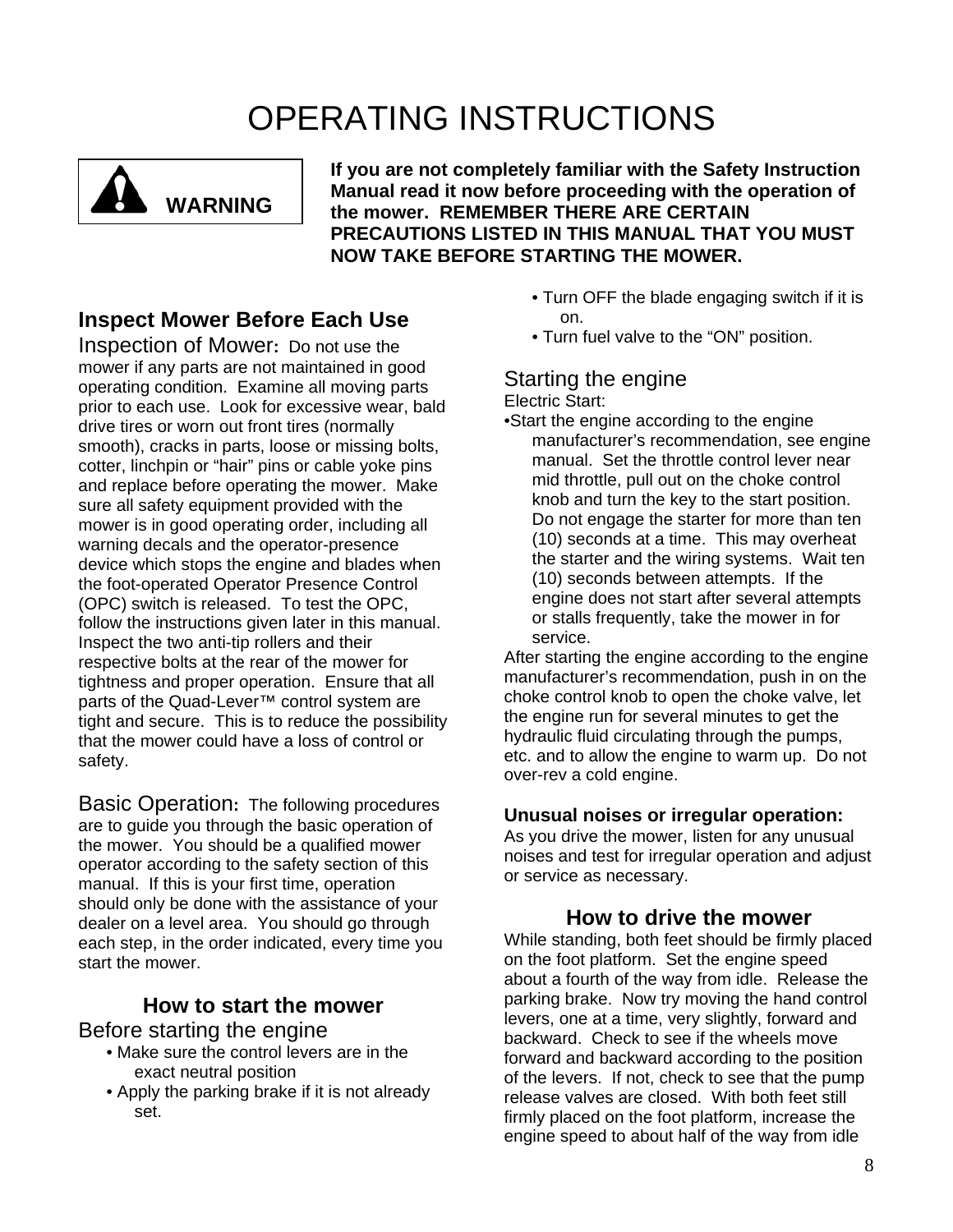<span id="page-11-0"></span>speed. Release the parking brake. The higher engine speed will make the controls much more responsive and the mower much quicker; Use caution if it is your first time. Now try moving the hand control levers, one at a time, very slightly, forward and backward. Gradually increase your speed until you are well acquainted with the operation of the hand controls and the mower's behavior. After gaining a good feel for how the mower handles, gradually attempt higher engine speeds until familiar with operation at full throttle engine speed.

## **How to Stop and Park the Mower**

Come to a complete stop. If the blades are on, turn them off using the switch on the instrument panel. *Make sure the control levers are in the exact neutral position.* Set the parking brake, reduce the engine speed to idle, shut off the ignition switch to stop the engine and then remove the key from the ignition switch. The mower is now parked. Do not leave mower unattended on a sloped surface.

## **Driving the Mower Over a Curb**

To climb a curb, first see the [Safety Instructions](#page-5-0) section of this manual, especially the parts on:

- [Initial Operating Safety Guidelines](#page-7-0)
- [Operation In Reverse](#page-8-0)
- [Operation In Forward Direction](#page-7-0)

Next, raise the mower deck into the highest position for. Then drive the mower in reverse at a 45 degree angle to the curb (with the left side of the mower closest to the curb) until you are within an inch or two of the left-rear tire hitting the curb. Stop and then gradually bump into the curb with that tire until it is just on top of the curb. If the tire slips even while lurching the mower into the curb, then the curb is too high and you should use ramps or find another way. The mower should still be at a 45 degree angle to the curb. Now, while maintaining the same angle to the curb, continue to back up until the right-rear tire is close to the curb. Using the same technique lurch the right tire onto the curb. After both wheels are on top of the curb, turn the mower counterclockwise and back up so the left caster wheel comes over and last should be he right caster wheel as the mower is twisting to the left (counterclockwise). The technique works the best if you try not to drive backwards at a near 90 degree angle to the curb but get all of the wheels to go over while the mower is moving

at least a 45 degree angle to the curb. To drive off a curb, first try driving up onto it to make sure the curb is not too high. If the curb is not too high, drive the right-front caster off first while driving toward the curb at a 45 degree angle (the curb should be to your right). Then, maintain that 45 degree angle so the left caster goes over, then the right-rear wheel, then the left rear wheel. Do NOT step off the mower during ANY maneuver.



#### **Never drive straight onto or off a curb.**

Never drive straight onto or off a curb. If you do the whole procedure at a very sharp angle it will tend to minimize the contact of the mower deck with the curb and you will be able to more safely control the mower.

## **Mowing on Varying Terrain**

See the [Safety Instructions](#page-5-0) section of this manual, especially the parts on:

- [Initial Operating Safety Guidelines](#page-7-0)
- [Operation On Slopes](#page-8-0)
- [Operation In Reverse](#page-8-0)
- [Operation In Forward Direction](#page-7-0)
- [Operation During Zero-Radius Turns](#page-8-0)

#### **How to Adjust Neutral**

Neutral refers to the mower movement when the engine is set to full throttle, parking brake is off, and the control levers are in the neutral position. The mower should not move forward or backward during this time. If the mower is moving forward or rearward, the neutral setting must be adjusted. The hydraulic pump has a Return-to-Neutral (RTN) device built into the linkage of the pump. Before adjusting neutral, it is necessary to lift the rear drive wheels off the ground using a jack and stands. To make the adjustment, loosen the ¼" Allen bolt and rotate the RTN device on the pump corresponding to the wheel that needs adjustment. If the right wheel turns in the neutral position, then the right pump RTN needs to be adjusted. The RTN mechanism should be rotated until the neutral position is found and then retighten the  $\frac{1}{4}$ " allen bolt. Use care not to over tighten the allen bolt. Repeat the procedure on the other pump if necessary.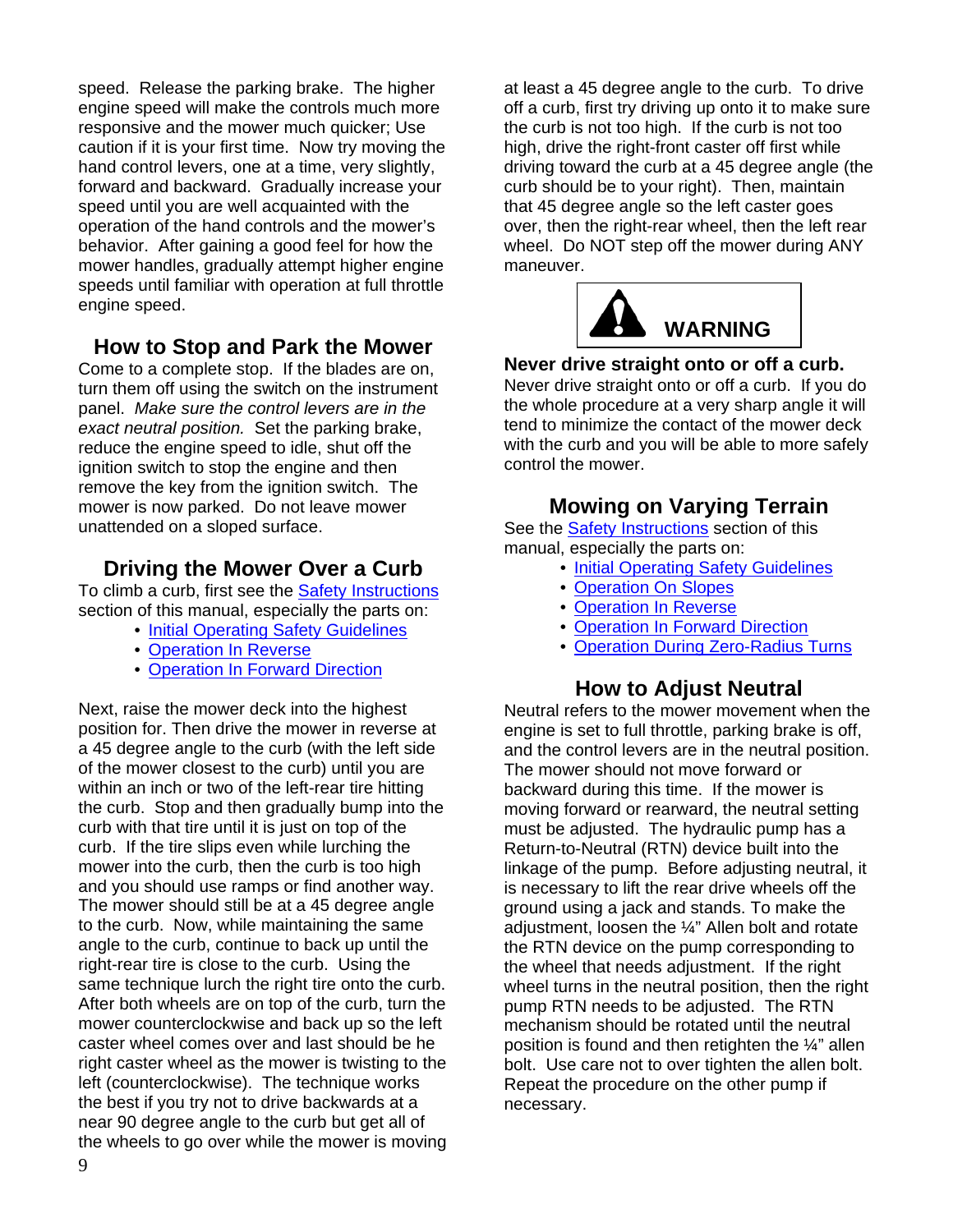#### <span id="page-12-0"></span>**Changing the Speed/Sensitivity Adjustment**

The controls are initially set with the Speed/



**Sensitivity** Adjustment in the faster, more sensitive position. If an operator is not completely familiar with the mower operation the operator may desire to decrease

the ground speed. The slower setting has a corresponding decrease in the sensitivity of the controls. In other words, a given amount of movement of the control levers will cause about a 25-30% change in the ground speed making the controls less sensitive. After **stopping the engine**, the adjustment is made by removing the bolts that hold the control rods onto the control lever from the current holes in the control levers and reinstalling them and the rods into the alternate holes. The top holes closest to the control handles are for the faster, more sensitive setting and the bottom holes, farthest from the control handles, are the slower, less sensitive setting. BE SURE THE BOLTS IN THE CONTROL RODS ARE SECURELY IN PLACE EACH TIME YOU REMOVE THEM. You must then perform the Tracking Adjustment described below.

## **How to Perform the Tracking Adjustment**

First ensure that the tire pressure is equal on both rear drive tires (18-22 psi) and also the front caster tires (30-40 psi). Drive the mower on a level parking lot with the engine at full throttle. Check that the mower drives in a straight line when both hand controls are held to the full speed position. If not, park the mower and **stop the engine**. The adjustment is made by loosening the jam-nuts on the control rods (this may need to be done to one or both control rods) and adjusting the control rods. Once the jam-nuts are loosened at the top and bottom of the control rod proceed to turning the control rod clockwise or counter-clockwise. Turning the control rod clockwise will shorten the control rod and slow the forward movement of the mower on that side. Turning the control rod counterclockwise will lengthen the control rod and

increase the speed of the forward movement of the mower on that side.

In the *"faster" Speed/Sensitivity setting* (this is the factory setting) neither rod should be lengthened so much that at full speed it pulls the pump control lever (on the sides of the pumps) against the internal pump stop. Therefore, to reach the maximum capable speed, the rods should be lengthened one turn at a time until you can feel, in the hand control, that the internal pump stop has been contacted. Then shorten the rod one turn (damage to the hydro pump will occur if the controls are adjusted in a way that put direct pressure on the internal pump stop). You will feel the slight resistance. There is no need to start the engine while checking this incrementally. Remember, this procedure *does not apply* if the Speed/ Sensitivity Adjustment is in the slower setting. Otherwise you will wind the swivels way up the rods and the mower will go faster but will lose most or all of its reverse capability and then the gap between the handlebar and the control levers becomes excessive when at the neutral position.

If the rod is made longer it will increase the forward speed capability for that side of the mower and if the rod is made shorter it will slow down that side of the mower. So, if the mower is tracking to the left, either the left side needs to go faster (by lengthening the left-side rod) or the right side needs to go slower (by shortening the right-side rod). If the mower is tracking to the right, either the right side needs to go faster (by lengthening the right-side rod) or the left side needs to go slower (by shortening the left-side rod). It is important that neither rod should be lengthened too far, as mentioned above.

The only reference point to limit the adjustment from becoming extremely off is the relative position of the pump stop and the handlebar in the *faster Speed/Sensitivity setting*. Therefore, if everything is way off either because you are installing new parts (or other reasons) you should only use the *faster Speed/ Sensitivity setting* to get the tracking accurate and then change to the slower speed range and adjust the tracking only one or two turns on either side.

After getting the mower to track straight, readjust the neutral adjustment on the pump by using a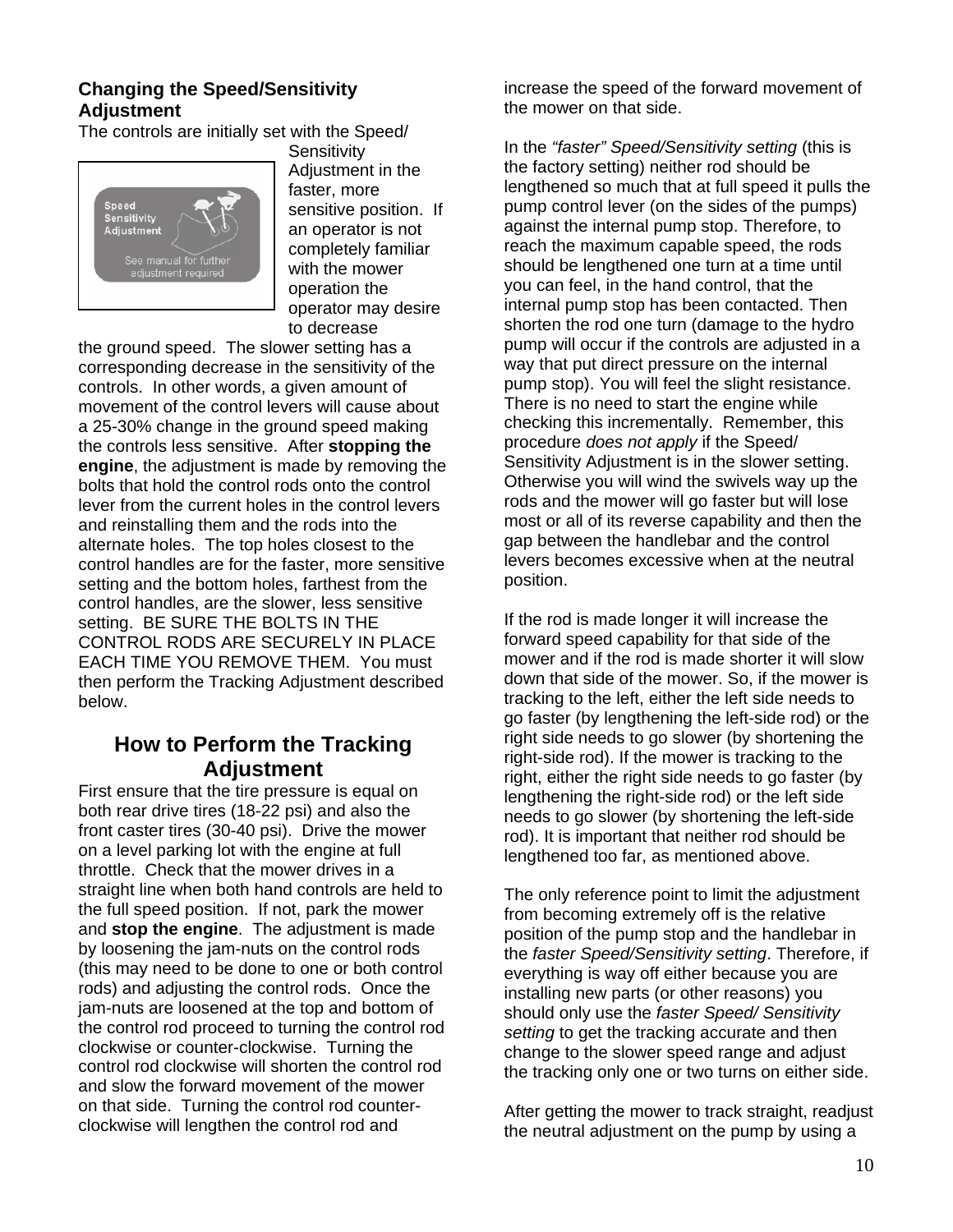<span id="page-13-0"></span>¼" allen wrench at the Return-to-Neutral (RTN) mechanism, if necessary. It is normal to make these adjustments from time to time.

## **How to Test/Use the Blade Clutch/Brake Switch**

Before testing the blade clutch/brake operation, make sure the area is clear and there is nothing vulnerable to thrown objects from under the mower. No one should be near the mower deck or in its line of discharge. The discharge chute deflector should be in the down position. The parking brake should now be applied. Move the engine throttle to ¾ speed setting. When mowing, the engine speed should always be at its highest setting. The engine governor will regulate the engine according to the different mowing conditions at that setting. Place both feet firmly on the foot platform and turn on the blade clutch switch. Run blades for a minute or so. Try engaging and disengaging the blades a few times about 10 seconds apart. If the blades do not start and stop in a few seconds each time, service the blade brake system or contact your local Wright dealer. Under mowing load, the clutch's life will be the greatest if engaged and disengaged at the ¾ throttle level.

## **How to Test the Operator Presence Control (OPC) Switch**

With the parking brakes applied and the blades ON, try lifting your feet off the foot platform to test the Operator Presence Control switch (OPC). The engine should kill and the blades should stop within a few seconds. If not, service the OPC system or contact your local Wright dealer.



## **Service and Adjustments**

Tire Maintenance and Pressure Excessively worn tire tread is dangerous on all hills. Replace drive tires with less than 3/32" of any tread groove left. Use tires with the tread pattern recommended by Wright Mfg., Inc. only. Keep the tire pressure in the drive tires between 18 and 22 psi. Higher pressures will cause the tires to have less traction, which will force you to go slower and with less safety and give you a harder ride. Keep the tire pressure in the front

caster tires between 30 and 40 psi. Higher pressures will help keep the caster tires on their rims when impacted from the side but give a harder ride. They do not have any tread but should be replaced when excessively worn.

## Height-of-Cut

Before Adjusting the Height-of-Cut be sure of proper air pressure in all four tires and check for even tire wear. The height-of-cut can be adjusted the following ways:

- l Coarse Adjustment: For the coarse adjustment the rear wheels, the front casters and the anti-tip rollers should be adjusted at the same time. Adjust the rear wheel motor supports equally in one of the three settings up or down 0.75" each in a 1.5" total range.
	- a. Use the highest holes in tractor frame for cutting heights of 1.75" - 3.0".
	- b. Use the middle holes in tractor frame for cutting heights of 2.5" - 3.75", factory setting.
	- c. Use the lowest holes in tractor frame for cutting heights of 3.25" - 4.5".
	- *The anti-tip rollers at the back end of the mower must be adjusted to correspond to the above holes used for the coarse wheel motor support adjustment:*
	- There are four holes in the anti-tip roller support brackets. Use the rearward holes only when the hydraulic motor supports are in the rearward position and vice versa. See the section above, "Hydraulic Motor Support Adjustment".
	- Use the higher holes for the anti-tip roller for motor supports in highest holes in tractor frame, setting "a" above.
	- Use the lower holes for the anti-tip roller for motor supports in middle or lowest holes in tractor frame, settings "b" or "c" above.
	- Adjust the front caster arms at their respective support brackets equally in one of the seven settings up or down 0.25" each through a 1.5" total range.
		- a. This should be done with two shims (or "C" spacers) on the bottom and one shim on the top of the caster support arm.
		- b. The front-to-rear leveling of the blades should be between level (preferred) to .25" lower at the front of the blades but never higher at the front.
		- c. Use the lowest holes in tractor frame for heights of 3.25" - 4.5".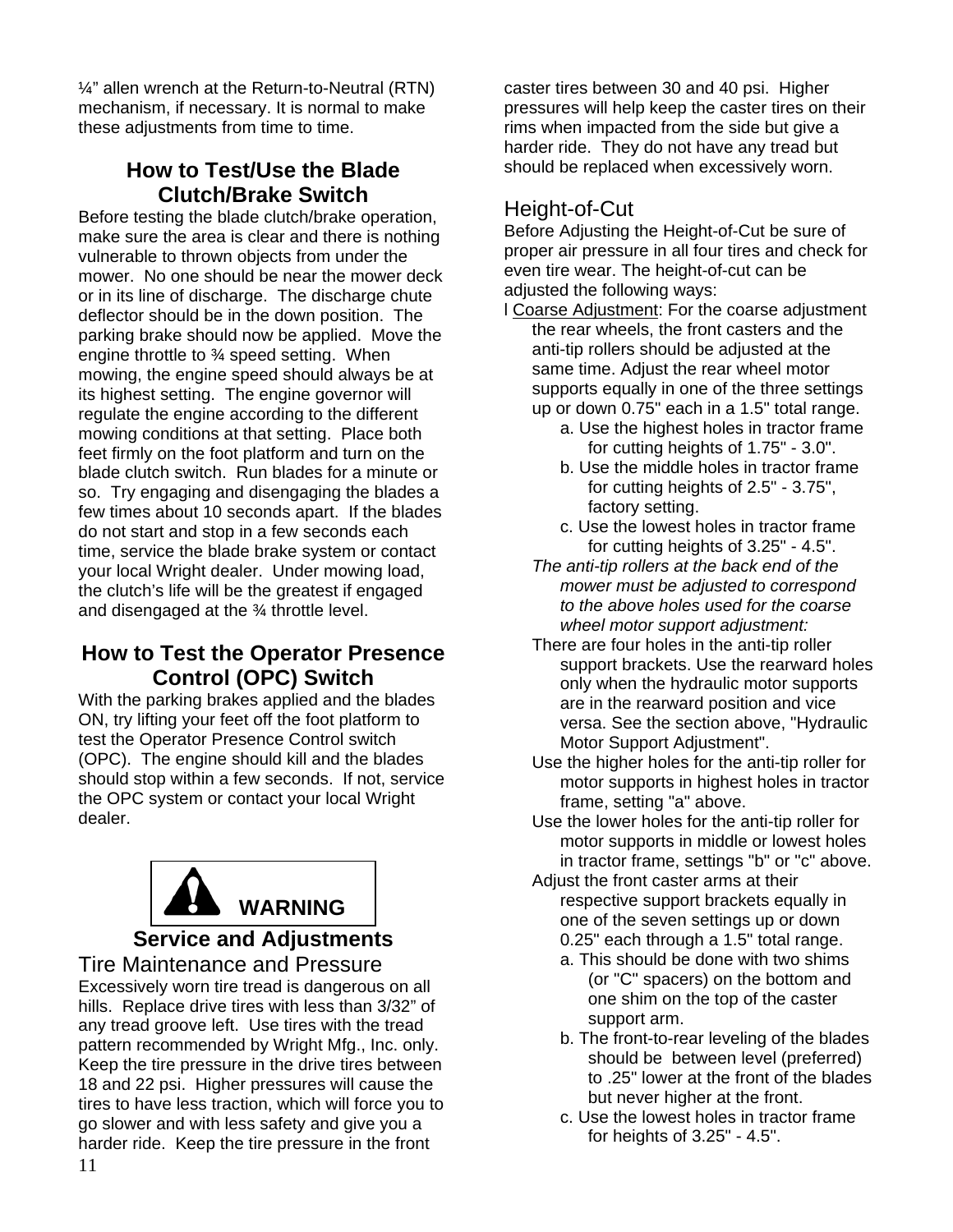- <span id="page-14-0"></span>l Temporary Height-of-Cut Adjustment: using the caster shims (or "C" spacers) you can adjust the blades downward temporarily .5" or 1" below the original coarse setting as described above. This assumes that the blades are level with two shims (or "C" spacers) on the bottom and one shim on the top of the caster support arm. With the blades level at this assumed starting point, you should never move all of the shims to the bottom since that would make the blades higher at the front.
	- The angle of attack of the blades should always be level or lower at the front. This makes the blade cut the grass only once and saves fuel and wear on the whole mower. It also allows more efficient mowing and grass catching or dispersal. If you mow in an area of the country where the lawn is very thick and spongy you may have to set these two adjustments as they would appear on the grass and not on a hard surface due to the tires "floating" up on or "sinking" down into the lawn.
- l Fine Adjustment: Adjust the blades equally in five settings up or down 0.25" each in a 1.25" total range. The shims on the blade bolts are moved from under the spindle to the top of the spindle. If possible, leave at least one shim at the top and the bottom of the spindle shaft. Using the maximums and minimums of these methods gives you a total range of 2.75" from 1.75" to 4.5" in eleven distinct settings. The factory setting is 3" when measured to a hard floor surface at the front of the deck.

## Belt Tension Adjustment

The pump drive belt is self-adjusting, and requires no adjustment, just replacement. The blade drive belt is self-adjusting also and requires no adjustment, just replacement.

## How to Move the Mower if the Engine Won't Start

Rotate both of the hydro bypass valve levers on the side of each hydraulic pump about ½ turn counterclockwise. It is important not to over tighten these levers. Damage may occur to the pump if this valve is over tightened.

## Bleeding Air from the Hydraulic System

Whenever servicing the hydraulic system, it is of the utmost importance to keep any dirt or debris from getting into the system. Clean off all parts before disassembly and assembly. When any of the hydraulic parts are disconnected or removed or when the oil is changed, air must be bled from the system. If air is entrained in the system, loss of power, excessive heat, and damage to the hydraulic pumps may occur. First, make sure the oil level in the reservoir is correct. The level should be between 1"-1.5" below the top of the oil fill tube. Use fully synthetic oil: Mobil1 15W-50. Lift the mower so that the rear wheels are off the ground. Be careful to support the mower so that it will not fall or tip while the system is bled of air. With the bypass valves open and the engine running, slowly move the control levers back and forth five or six times. Now close the bypass valves and with the engine running, slowly move the control levers back and forth five or six times. It may be necessary to repeat the above steps until all the air is purged and the rear wheels are turning at normal speed. After purging is complete, adjust the oil level in the reservoir if necessary.

## Battery Service

The battery is 12 volts and is a maintenance free battery. Charge the battery only if it will not start the mower properly. Remove the battery from the mower before charging. Follow the instructions of the battery charger for proper and safe charging of the battery.

## Cleaning the Mower

The underside of the mower deck should be checked and cleaned twice daily, and more often if the grass being mowed is lush or wet. The entire mower should be cleaned daily at the end of the work day.

Cleaning should be done with a leaf blower or low-pressure compressed air. Wash with water only when necessary and do not use a pressure washer or nozzle as the water can enter electrical connections causing an electrical short, rust and corrosion. When washing with water, do so when the unit has cooled down. Washing a hot machine can cause various unseen system damage. If water is used for cleaning, immediately dry it with a leaf blower or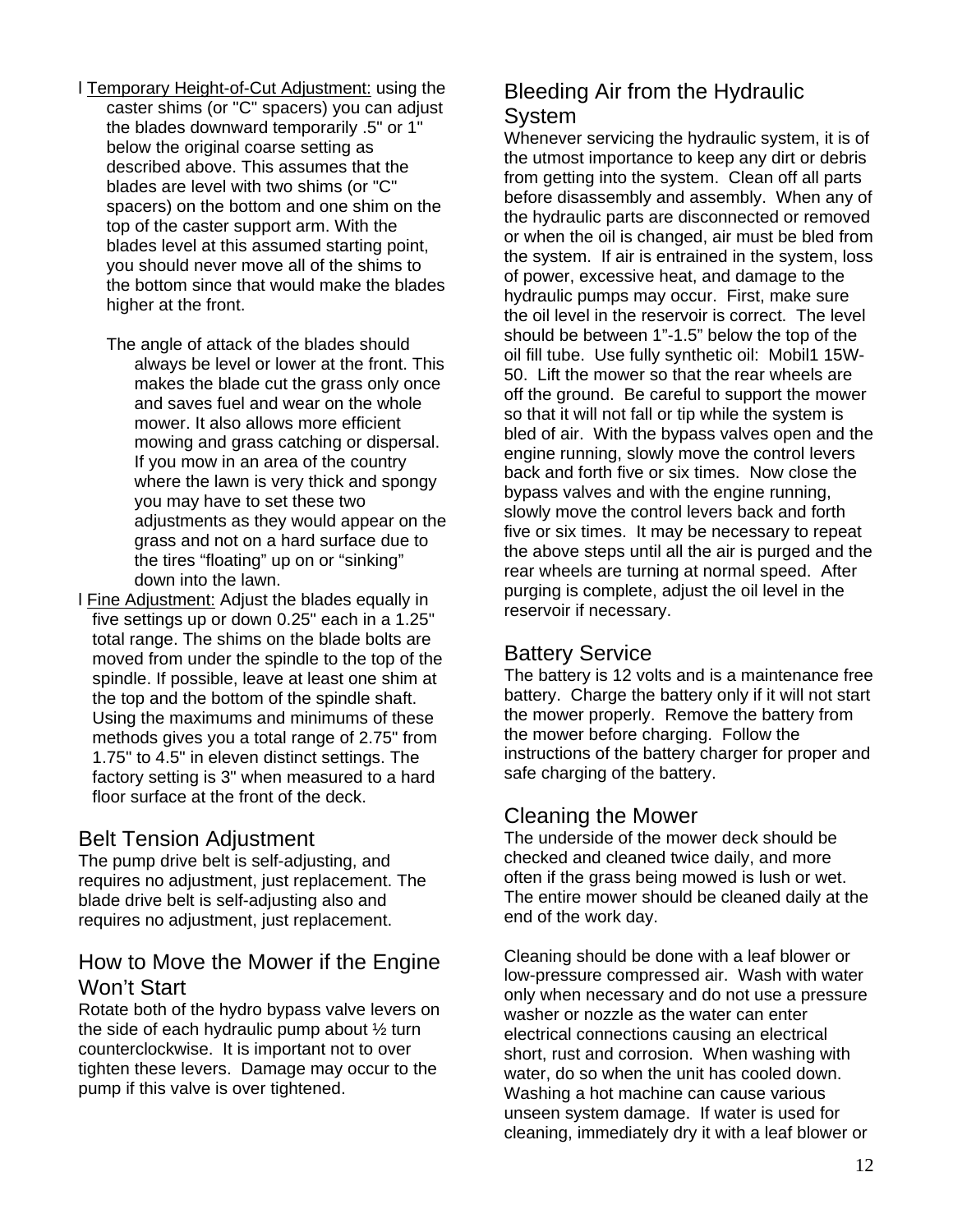<span id="page-15-0"></span>low-pressure compressed air. Once the wash is complete, always lubricate and grease all applicable areas.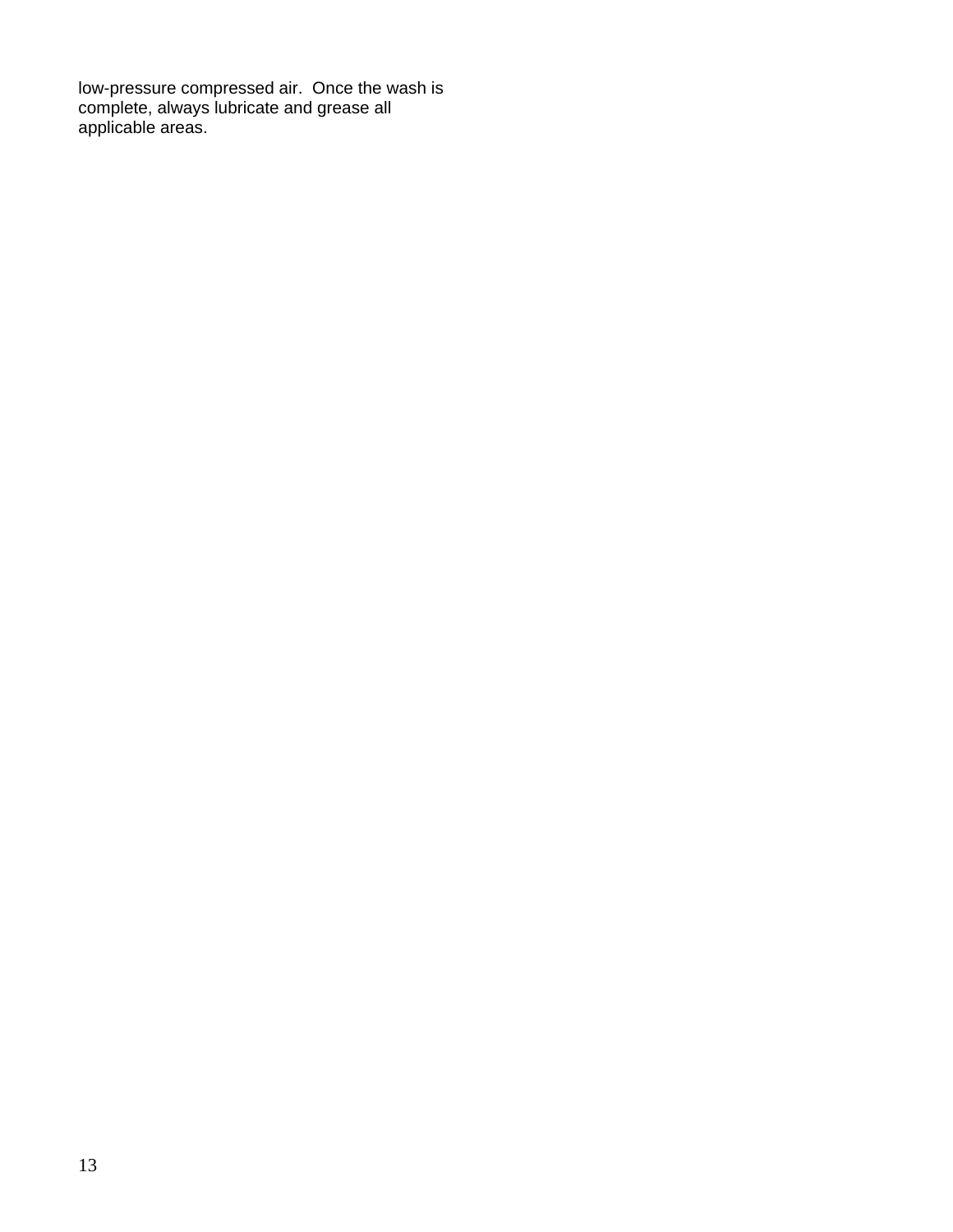# Maintenance Interval Chart

 $\sqrt{2}$ 

 $\sqrt{2}$ 

<span id="page-16-0"></span>

| SEE 100KE<br><b>SIR READANTS</b><br><b>CENTRAL READ</b><br>ENGINE<br>*3<br>X<br>$\overline{X}$<br>$\sf X$<br>$\sf X$<br>X<br>$\sf X$<br>X<br>X<br>$\times$<br>Check hydraulic oil reservoir level and fill as needed - Use SYNTHETIC oil - Mobil1<br>*2<br>X<br>X<br>X<br><b>Grease caster wheel bearings</b><br>X<br>X<br>X<br>Check tire pressure; Rear tires 18-22 psi-Front tires 30-40 psi. Some Front Casters<br>X<br>X<br>X<br>are equipped with non-pneumatic tires and do not require any air.<br>Check and clean engine cooling fins<br>$*1$<br>Engine<br>X<br>X<br>X<br>Lubricate Operator Presence Control pivots and control rod with waterproof grease<br>X<br>$\overline{\mathsf{x}}$<br>X<br><b>Replace fuel filter</b><br>$*1$<br>X<br>X<br>Engine<br>Lubricate choke control cable (if equipped) with WD-40<br>X<br>X<br>X<br>Check engine and add as needed<br>$*1$<br>$\sf X$<br>X<br>Engine<br>$^*1$<br>X<br>X<br>Engine<br>Check and clean air intake screen<br>X<br>Χ<br>Engine<br>Clean engine blower screen and fins with compressed air<br>$*1$<br>X<br>X<br>Engine<br>Clean mower with compressed air-do NOT use a pressure washer<br>X<br>X<br>$\times$<br>X<br>X<br>X<br>Check blades for wear and sharpness (sharpen and balance or replace as necessary)<br>Check and adjust tire pressures to no more than maximum pressure listed on tire and<br>X<br>X<br>maintaining good traction and comfort<br>Clean out debris under blade belt cover<br>X<br>X<br>Scrape clean underside of cutter deck<br>X<br>X<br>Check blade mounting bolts for proper tightness<br>X<br>X<br>Check blade spindle mounting bolts for proper tightness<br>X<br>X<br>Χ<br>$\sf X$<br>*1<br>Engine<br>Inspect tires, replace as needed<br>Χ<br>X<br>Inspect and tighten all hydraulic hoses<br>X<br>X<br>Adjust parking brake shoes to firmly stop wheels when engaged<br>Χ<br>Χ<br>Clean air cleaner paper element<br>X<br>*1<br>X<br>Engine<br>$*_{1}$<br>$\sf X$<br>Clean and re-gap spark plug (replace as necessary)<br>X<br>Engine<br>Change engine oil<br>X<br>X<br>X<br>Engine<br>Change engine oil filter<br>$*1$<br>X<br>X<br>Engine<br>Replace air cleaner paper element<br>*1<br>X<br>Engine<br>Χ<br>X<br>Replace hydraulic oil filter with Original Wright filter<br>Completely inspect for excessive wear in all parts of mower, including control system<br>Χ<br>X<br>(replace worn parts)<br>X<br>X<br>X<br>X<br>X<br>X<br>Remove battery and clean battery, battery box and battery cable ends (if applicable)<br><b>Clean combustion chamber</b><br>$*_{1}$<br>X<br>Engine<br>Check and adjust valve clearance<br>$*1$<br>Х<br>Engine<br>Clean and lap valve seating surface<br>Χ<br>$*1$<br>Engine |                                                                                  |  |  |  |  |  |
|--------------------------------------------------------------------------------------------------------------------------------------------------------------------------------------------------------------------------------------------------------------------------------------------------------------------------------------------------------------------------------------------------------------------------------------------------------------------------------------------------------------------------------------------------------------------------------------------------------------------------------------------------------------------------------------------------------------------------------------------------------------------------------------------------------------------------------------------------------------------------------------------------------------------------------------------------------------------------------------------------------------------------------------------------------------------------------------------------------------------------------------------------------------------------------------------------------------------------------------------------------------------------------------------------------------------------------------------------------------------------------------------------------------------------------------------------------------------------------------------------------------------------------------------------------------------------------------------------------------------------------------------------------------------------------------------------------------------------------------------------------------------------------------------------------------------------------------------------------------------------------------------------------------------------------------------------------------------------------------------------------------------------------------------------------------------------------------------------------------------------------------------------------------------------------------------------------------------------------------------------------------------------------------------------------------------------------------------------------------------------------------------------------------------------------------------------------------------------------------------------------------------------------------------------------------------------------------------------------------------------------------------------------------------------------------------------------------------------------|----------------------------------------------------------------------------------|--|--|--|--|--|
|                                                                                                                                                                                                                                                                                                                                                                                                                                                                                                                                                                                                                                                                                                                                                                                                                                                                                                                                                                                                                                                                                                                                                                                                                                                                                                                                                                                                                                                                                                                                                                                                                                                                                                                                                                                                                                                                                                                                                                                                                                                                                                                                                                                                                                                                                                                                                                                                                                                                                                                                                                                                                                                                                                                                |                                                                                  |  |  |  |  |  |
|                                                                                                                                                                                                                                                                                                                                                                                                                                                                                                                                                                                                                                                                                                                                                                                                                                                                                                                                                                                                                                                                                                                                                                                                                                                                                                                                                                                                                                                                                                                                                                                                                                                                                                                                                                                                                                                                                                                                                                                                                                                                                                                                                                                                                                                                                                                                                                                                                                                                                                                                                                                                                                                                                                                                | <b>MAINTENANCE ITEM</b>                                                          |  |  |  |  |  |
|                                                                                                                                                                                                                                                                                                                                                                                                                                                                                                                                                                                                                                                                                                                                                                                                                                                                                                                                                                                                                                                                                                                                                                                                                                                                                                                                                                                                                                                                                                                                                                                                                                                                                                                                                                                                                                                                                                                                                                                                                                                                                                                                                                                                                                                                                                                                                                                                                                                                                                                                                                                                                                                                                                                                | Inspect for cracks in frame, cutter deck or other steel parts                    |  |  |  |  |  |
|                                                                                                                                                                                                                                                                                                                                                                                                                                                                                                                                                                                                                                                                                                                                                                                                                                                                                                                                                                                                                                                                                                                                                                                                                                                                                                                                                                                                                                                                                                                                                                                                                                                                                                                                                                                                                                                                                                                                                                                                                                                                                                                                                                                                                                                                                                                                                                                                                                                                                                                                                                                                                                                                                                                                | Inspect all belts for wear, adjustment and alignment                             |  |  |  |  |  |
|                                                                                                                                                                                                                                                                                                                                                                                                                                                                                                                                                                                                                                                                                                                                                                                                                                                                                                                                                                                                                                                                                                                                                                                                                                                                                                                                                                                                                                                                                                                                                                                                                                                                                                                                                                                                                                                                                                                                                                                                                                                                                                                                                                                                                                                                                                                                                                                                                                                                                                                                                                                                                                                                                                                                | Check all bolts and nuts for tightness (tighten as necessary)                    |  |  |  |  |  |
|                                                                                                                                                                                                                                                                                                                                                                                                                                                                                                                                                                                                                                                                                                                                                                                                                                                                                                                                                                                                                                                                                                                                                                                                                                                                                                                                                                                                                                                                                                                                                                                                                                                                                                                                                                                                                                                                                                                                                                                                                                                                                                                                                                                                                                                                                                                                                                                                                                                                                                                                                                                                                                                                                                                                | Lubricate hand control lever pivot shafts with waterproof grease                 |  |  |  |  |  |
|                                                                                                                                                                                                                                                                                                                                                                                                                                                                                                                                                                                                                                                                                                                                                                                                                                                                                                                                                                                                                                                                                                                                                                                                                                                                                                                                                                                                                                                                                                                                                                                                                                                                                                                                                                                                                                                                                                                                                                                                                                                                                                                                                                                                                                                                                                                                                                                                                                                                                                                                                                                                                                                                                                                                |                                                                                  |  |  |  |  |  |
|                                                                                                                                                                                                                                                                                                                                                                                                                                                                                                                                                                                                                                                                                                                                                                                                                                                                                                                                                                                                                                                                                                                                                                                                                                                                                                                                                                                                                                                                                                                                                                                                                                                                                                                                                                                                                                                                                                                                                                                                                                                                                                                                                                                                                                                                                                                                                                                                                                                                                                                                                                                                                                                                                                                                | 15W-50                                                                           |  |  |  |  |  |
|                                                                                                                                                                                                                                                                                                                                                                                                                                                                                                                                                                                                                                                                                                                                                                                                                                                                                                                                                                                                                                                                                                                                                                                                                                                                                                                                                                                                                                                                                                                                                                                                                                                                                                                                                                                                                                                                                                                                                                                                                                                                                                                                                                                                                                                                                                                                                                                                                                                                                                                                                                                                                                                                                                                                |                                                                                  |  |  |  |  |  |
|                                                                                                                                                                                                                                                                                                                                                                                                                                                                                                                                                                                                                                                                                                                                                                                                                                                                                                                                                                                                                                                                                                                                                                                                                                                                                                                                                                                                                                                                                                                                                                                                                                                                                                                                                                                                                                                                                                                                                                                                                                                                                                                                                                                                                                                                                                                                                                                                                                                                                                                                                                                                                                                                                                                                |                                                                                  |  |  |  |  |  |
|                                                                                                                                                                                                                                                                                                                                                                                                                                                                                                                                                                                                                                                                                                                                                                                                                                                                                                                                                                                                                                                                                                                                                                                                                                                                                                                                                                                                                                                                                                                                                                                                                                                                                                                                                                                                                                                                                                                                                                                                                                                                                                                                                                                                                                                                                                                                                                                                                                                                                                                                                                                                                                                                                                                                |                                                                                  |  |  |  |  |  |
|                                                                                                                                                                                                                                                                                                                                                                                                                                                                                                                                                                                                                                                                                                                                                                                                                                                                                                                                                                                                                                                                                                                                                                                                                                                                                                                                                                                                                                                                                                                                                                                                                                                                                                                                                                                                                                                                                                                                                                                                                                                                                                                                                                                                                                                                                                                                                                                                                                                                                                                                                                                                                                                                                                                                |                                                                                  |  |  |  |  |  |
|                                                                                                                                                                                                                                                                                                                                                                                                                                                                                                                                                                                                                                                                                                                                                                                                                                                                                                                                                                                                                                                                                                                                                                                                                                                                                                                                                                                                                                                                                                                                                                                                                                                                                                                                                                                                                                                                                                                                                                                                                                                                                                                                                                                                                                                                                                                                                                                                                                                                                                                                                                                                                                                                                                                                |                                                                                  |  |  |  |  |  |
|                                                                                                                                                                                                                                                                                                                                                                                                                                                                                                                                                                                                                                                                                                                                                                                                                                                                                                                                                                                                                                                                                                                                                                                                                                                                                                                                                                                                                                                                                                                                                                                                                                                                                                                                                                                                                                                                                                                                                                                                                                                                                                                                                                                                                                                                                                                                                                                                                                                                                                                                                                                                                                                                                                                                |                                                                                  |  |  |  |  |  |
|                                                                                                                                                                                                                                                                                                                                                                                                                                                                                                                                                                                                                                                                                                                                                                                                                                                                                                                                                                                                                                                                                                                                                                                                                                                                                                                                                                                                                                                                                                                                                                                                                                                                                                                                                                                                                                                                                                                                                                                                                                                                                                                                                                                                                                                                                                                                                                                                                                                                                                                                                                                                                                                                                                                                |                                                                                  |  |  |  |  |  |
|                                                                                                                                                                                                                                                                                                                                                                                                                                                                                                                                                                                                                                                                                                                                                                                                                                                                                                                                                                                                                                                                                                                                                                                                                                                                                                                                                                                                                                                                                                                                                                                                                                                                                                                                                                                                                                                                                                                                                                                                                                                                                                                                                                                                                                                                                                                                                                                                                                                                                                                                                                                                                                                                                                                                |                                                                                  |  |  |  |  |  |
|                                                                                                                                                                                                                                                                                                                                                                                                                                                                                                                                                                                                                                                                                                                                                                                                                                                                                                                                                                                                                                                                                                                                                                                                                                                                                                                                                                                                                                                                                                                                                                                                                                                                                                                                                                                                                                                                                                                                                                                                                                                                                                                                                                                                                                                                                                                                                                                                                                                                                                                                                                                                                                                                                                                                | Check for fuel or oil leakage - correct as needed                                |  |  |  |  |  |
|                                                                                                                                                                                                                                                                                                                                                                                                                                                                                                                                                                                                                                                                                                                                                                                                                                                                                                                                                                                                                                                                                                                                                                                                                                                                                                                                                                                                                                                                                                                                                                                                                                                                                                                                                                                                                                                                                                                                                                                                                                                                                                                                                                                                                                                                                                                                                                                                                                                                                                                                                                                                                                                                                                                                |                                                                                  |  |  |  |  |  |
|                                                                                                                                                                                                                                                                                                                                                                                                                                                                                                                                                                                                                                                                                                                                                                                                                                                                                                                                                                                                                                                                                                                                                                                                                                                                                                                                                                                                                                                                                                                                                                                                                                                                                                                                                                                                                                                                                                                                                                                                                                                                                                                                                                                                                                                                                                                                                                                                                                                                                                                                                                                                                                                                                                                                |                                                                                  |  |  |  |  |  |
|                                                                                                                                                                                                                                                                                                                                                                                                                                                                                                                                                                                                                                                                                                                                                                                                                                                                                                                                                                                                                                                                                                                                                                                                                                                                                                                                                                                                                                                                                                                                                                                                                                                                                                                                                                                                                                                                                                                                                                                                                                                                                                                                                                                                                                                                                                                                                                                                                                                                                                                                                                                                                                                                                                                                |                                                                                  |  |  |  |  |  |
|                                                                                                                                                                                                                                                                                                                                                                                                                                                                                                                                                                                                                                                                                                                                                                                                                                                                                                                                                                                                                                                                                                                                                                                                                                                                                                                                                                                                                                                                                                                                                                                                                                                                                                                                                                                                                                                                                                                                                                                                                                                                                                                                                                                                                                                                                                                                                                                                                                                                                                                                                                                                                                                                                                                                | Check for loose hardware (e-clips, snap rings, nuts, etc.)                       |  |  |  |  |  |
|                                                                                                                                                                                                                                                                                                                                                                                                                                                                                                                                                                                                                                                                                                                                                                                                                                                                                                                                                                                                                                                                                                                                                                                                                                                                                                                                                                                                                                                                                                                                                                                                                                                                                                                                                                                                                                                                                                                                                                                                                                                                                                                                                                                                                                                                                                                                                                                                                                                                                                                                                                                                                                                                                                                                |                                                                                  |  |  |  |  |  |
|                                                                                                                                                                                                                                                                                                                                                                                                                                                                                                                                                                                                                                                                                                                                                                                                                                                                                                                                                                                                                                                                                                                                                                                                                                                                                                                                                                                                                                                                                                                                                                                                                                                                                                                                                                                                                                                                                                                                                                                                                                                                                                                                                                                                                                                                                                                                                                                                                                                                                                                                                                                                                                                                                                                                |                                                                                  |  |  |  |  |  |
|                                                                                                                                                                                                                                                                                                                                                                                                                                                                                                                                                                                                                                                                                                                                                                                                                                                                                                                                                                                                                                                                                                                                                                                                                                                                                                                                                                                                                                                                                                                                                                                                                                                                                                                                                                                                                                                                                                                                                                                                                                                                                                                                                                                                                                                                                                                                                                                                                                                                                                                                                                                                                                                                                                                                |                                                                                  |  |  |  |  |  |
|                                                                                                                                                                                                                                                                                                                                                                                                                                                                                                                                                                                                                                                                                                                                                                                                                                                                                                                                                                                                                                                                                                                                                                                                                                                                                                                                                                                                                                                                                                                                                                                                                                                                                                                                                                                                                                                                                                                                                                                                                                                                                                                                                                                                                                                                                                                                                                                                                                                                                                                                                                                                                                                                                                                                |                                                                                  |  |  |  |  |  |
|                                                                                                                                                                                                                                                                                                                                                                                                                                                                                                                                                                                                                                                                                                                                                                                                                                                                                                                                                                                                                                                                                                                                                                                                                                                                                                                                                                                                                                                                                                                                                                                                                                                                                                                                                                                                                                                                                                                                                                                                                                                                                                                                                                                                                                                                                                                                                                                                                                                                                                                                                                                                                                                                                                                                |                                                                                  |  |  |  |  |  |
|                                                                                                                                                                                                                                                                                                                                                                                                                                                                                                                                                                                                                                                                                                                                                                                                                                                                                                                                                                                                                                                                                                                                                                                                                                                                                                                                                                                                                                                                                                                                                                                                                                                                                                                                                                                                                                                                                                                                                                                                                                                                                                                                                                                                                                                                                                                                                                                                                                                                                                                                                                                                                                                                                                                                |                                                                                  |  |  |  |  |  |
|                                                                                                                                                                                                                                                                                                                                                                                                                                                                                                                                                                                                                                                                                                                                                                                                                                                                                                                                                                                                                                                                                                                                                                                                                                                                                                                                                                                                                                                                                                                                                                                                                                                                                                                                                                                                                                                                                                                                                                                                                                                                                                                                                                                                                                                                                                                                                                                                                                                                                                                                                                                                                                                                                                                                |                                                                                  |  |  |  |  |  |
|                                                                                                                                                                                                                                                                                                                                                                                                                                                                                                                                                                                                                                                                                                                                                                                                                                                                                                                                                                                                                                                                                                                                                                                                                                                                                                                                                                                                                                                                                                                                                                                                                                                                                                                                                                                                                                                                                                                                                                                                                                                                                                                                                                                                                                                                                                                                                                                                                                                                                                                                                                                                                                                                                                                                | Clean air cleaner foam element                                                   |  |  |  |  |  |
|                                                                                                                                                                                                                                                                                                                                                                                                                                                                                                                                                                                                                                                                                                                                                                                                                                                                                                                                                                                                                                                                                                                                                                                                                                                                                                                                                                                                                                                                                                                                                                                                                                                                                                                                                                                                                                                                                                                                                                                                                                                                                                                                                                                                                                                                                                                                                                                                                                                                                                                                                                                                                                                                                                                                |                                                                                  |  |  |  |  |  |
|                                                                                                                                                                                                                                                                                                                                                                                                                                                                                                                                                                                                                                                                                                                                                                                                                                                                                                                                                                                                                                                                                                                                                                                                                                                                                                                                                                                                                                                                                                                                                                                                                                                                                                                                                                                                                                                                                                                                                                                                                                                                                                                                                                                                                                                                                                                                                                                                                                                                                                                                                                                                                                                                                                                                |                                                                                  |  |  |  |  |  |
|                                                                                                                                                                                                                                                                                                                                                                                                                                                                                                                                                                                                                                                                                                                                                                                                                                                                                                                                                                                                                                                                                                                                                                                                                                                                                                                                                                                                                                                                                                                                                                                                                                                                                                                                                                                                                                                                                                                                                                                                                                                                                                                                                                                                                                                                                                                                                                                                                                                                                                                                                                                                                                                                                                                                |                                                                                  |  |  |  |  |  |
|                                                                                                                                                                                                                                                                                                                                                                                                                                                                                                                                                                                                                                                                                                                                                                                                                                                                                                                                                                                                                                                                                                                                                                                                                                                                                                                                                                                                                                                                                                                                                                                                                                                                                                                                                                                                                                                                                                                                                                                                                                                                                                                                                                                                                                                                                                                                                                                                                                                                                                                                                                                                                                                                                                                                |                                                                                  |  |  |  |  |  |
|                                                                                                                                                                                                                                                                                                                                                                                                                                                                                                                                                                                                                                                                                                                                                                                                                                                                                                                                                                                                                                                                                                                                                                                                                                                                                                                                                                                                                                                                                                                                                                                                                                                                                                                                                                                                                                                                                                                                                                                                                                                                                                                                                                                                                                                                                                                                                                                                                                                                                                                                                                                                                                                                                                                                |                                                                                  |  |  |  |  |  |
|                                                                                                                                                                                                                                                                                                                                                                                                                                                                                                                                                                                                                                                                                                                                                                                                                                                                                                                                                                                                                                                                                                                                                                                                                                                                                                                                                                                                                                                                                                                                                                                                                                                                                                                                                                                                                                                                                                                                                                                                                                                                                                                                                                                                                                                                                                                                                                                                                                                                                                                                                                                                                                                                                                                                |                                                                                  |  |  |  |  |  |
|                                                                                                                                                                                                                                                                                                                                                                                                                                                                                                                                                                                                                                                                                                                                                                                                                                                                                                                                                                                                                                                                                                                                                                                                                                                                                                                                                                                                                                                                                                                                                                                                                                                                                                                                                                                                                                                                                                                                                                                                                                                                                                                                                                                                                                                                                                                                                                                                                                                                                                                                                                                                                                                                                                                                |                                                                                  |  |  |  |  |  |
|                                                                                                                                                                                                                                                                                                                                                                                                                                                                                                                                                                                                                                                                                                                                                                                                                                                                                                                                                                                                                                                                                                                                                                                                                                                                                                                                                                                                                                                                                                                                                                                                                                                                                                                                                                                                                                                                                                                                                                                                                                                                                                                                                                                                                                                                                                                                                                                                                                                                                                                                                                                                                                                                                                                                |                                                                                  |  |  |  |  |  |
|                                                                                                                                                                                                                                                                                                                                                                                                                                                                                                                                                                                                                                                                                                                                                                                                                                                                                                                                                                                                                                                                                                                                                                                                                                                                                                                                                                                                                                                                                                                                                                                                                                                                                                                                                                                                                                                                                                                                                                                                                                                                                                                                                                                                                                                                                                                                                                                                                                                                                                                                                                                                                                                                                                                                |                                                                                  |  |  |  |  |  |
|                                                                                                                                                                                                                                                                                                                                                                                                                                                                                                                                                                                                                                                                                                                                                                                                                                                                                                                                                                                                                                                                                                                                                                                                                                                                                                                                                                                                                                                                                                                                                                                                                                                                                                                                                                                                                                                                                                                                                                                                                                                                                                                                                                                                                                                                                                                                                                                                                                                                                                                                                                                                                                                                                                                                |                                                                                  |  |  |  |  |  |
|                                                                                                                                                                                                                                                                                                                                                                                                                                                                                                                                                                                                                                                                                                                                                                                                                                                                                                                                                                                                                                                                                                                                                                                                                                                                                                                                                                                                                                                                                                                                                                                                                                                                                                                                                                                                                                                                                                                                                                                                                                                                                                                                                                                                                                                                                                                                                                                                                                                                                                                                                                                                                                                                                                                                |                                                                                  |  |  |  |  |  |
|                                                                                                                                                                                                                                                                                                                                                                                                                                                                                                                                                                                                                                                                                                                                                                                                                                                                                                                                                                                                                                                                                                                                                                                                                                                                                                                                                                                                                                                                                                                                                                                                                                                                                                                                                                                                                                                                                                                                                                                                                                                                                                                                                                                                                                                                                                                                                                                                                                                                                                                                                                                                                                                                                                                                | Inspect and replace (if necessary) worn main cutter deck idler pulleys or pulley |  |  |  |  |  |
|                                                                                                                                                                                                                                                                                                                                                                                                                                                                                                                                                                                                                                                                                                                                                                                                                                                                                                                                                                                                                                                                                                                                                                                                                                                                                                                                                                                                                                                                                                                                                                                                                                                                                                                                                                                                                                                                                                                                                                                                                                                                                                                                                                                                                                                                                                                                                                                                                                                                                                                                                                                                                                                                                                                                | bearings (if applicable)                                                         |  |  |  |  |  |
|                                                                                                                                                                                                                                                                                                                                                                                                                                                                                                                                                                                                                                                                                                                                                                                                                                                                                                                                                                                                                                                                                                                                                                                                                                                                                                                                                                                                                                                                                                                                                                                                                                                                                                                                                                                                                                                                                                                                                                                                                                                                                                                                                                                                                                                                                                                                                                                                                                                                                                                                                                                                                                                                                                                                | Replace (if necessary) excessively worn caster wheels and roller bearings        |  |  |  |  |  |
|                                                                                                                                                                                                                                                                                                                                                                                                                                                                                                                                                                                                                                                                                                                                                                                                                                                                                                                                                                                                                                                                                                                                                                                                                                                                                                                                                                                                                                                                                                                                                                                                                                                                                                                                                                                                                                                                                                                                                                                                                                                                                                                                                                                                                                                                                                                                                                                                                                                                                                                                                                                                                                                                                                                                |                                                                                  |  |  |  |  |  |
|                                                                                                                                                                                                                                                                                                                                                                                                                                                                                                                                                                                                                                                                                                                                                                                                                                                                                                                                                                                                                                                                                                                                                                                                                                                                                                                                                                                                                                                                                                                                                                                                                                                                                                                                                                                                                                                                                                                                                                                                                                                                                                                                                                                                                                                                                                                                                                                                                                                                                                                                                                                                                                                                                                                                |                                                                                  |  |  |  |  |  |
|                                                                                                                                                                                                                                                                                                                                                                                                                                                                                                                                                                                                                                                                                                                                                                                                                                                                                                                                                                                                                                                                                                                                                                                                                                                                                                                                                                                                                                                                                                                                                                                                                                                                                                                                                                                                                                                                                                                                                                                                                                                                                                                                                                                                                                                                                                                                                                                                                                                                                                                                                                                                                                                                                                                                |                                                                                  |  |  |  |  |  |
|                                                                                                                                                                                                                                                                                                                                                                                                                                                                                                                                                                                                                                                                                                                                                                                                                                                                                                                                                                                                                                                                                                                                                                                                                                                                                                                                                                                                                                                                                                                                                                                                                                                                                                                                                                                                                                                                                                                                                                                                                                                                                                                                                                                                                                                                                                                                                                                                                                                                                                                                                                                                                                                                                                                                |                                                                                  |  |  |  |  |  |
|                                                                                                                                                                                                                                                                                                                                                                                                                                                                                                                                                                                                                                                                                                                                                                                                                                                                                                                                                                                                                                                                                                                                                                                                                                                                                                                                                                                                                                                                                                                                                                                                                                                                                                                                                                                                                                                                                                                                                                                                                                                                                                                                                                                                                                                                                                                                                                                                                                                                                                                                                                                                                                                                                                                                | NOTES:                                                                           |  |  |  |  |  |

**\*1 - Refer to Engine Manufacturers Owners Manual**

**\*2 - Hydraulic fluid level should be 2"-3" below the top of the oil fill**

**\*3 - Some units have greasable bearings while others have sealed ball bearings which require no additional grease** 

**\*4 - Contact an authorized Dealer immediately if any cracks are found**

**\*The service intervals indicated are to be used as a guide. Service should be performed more frequently as necessary by operating conditions\***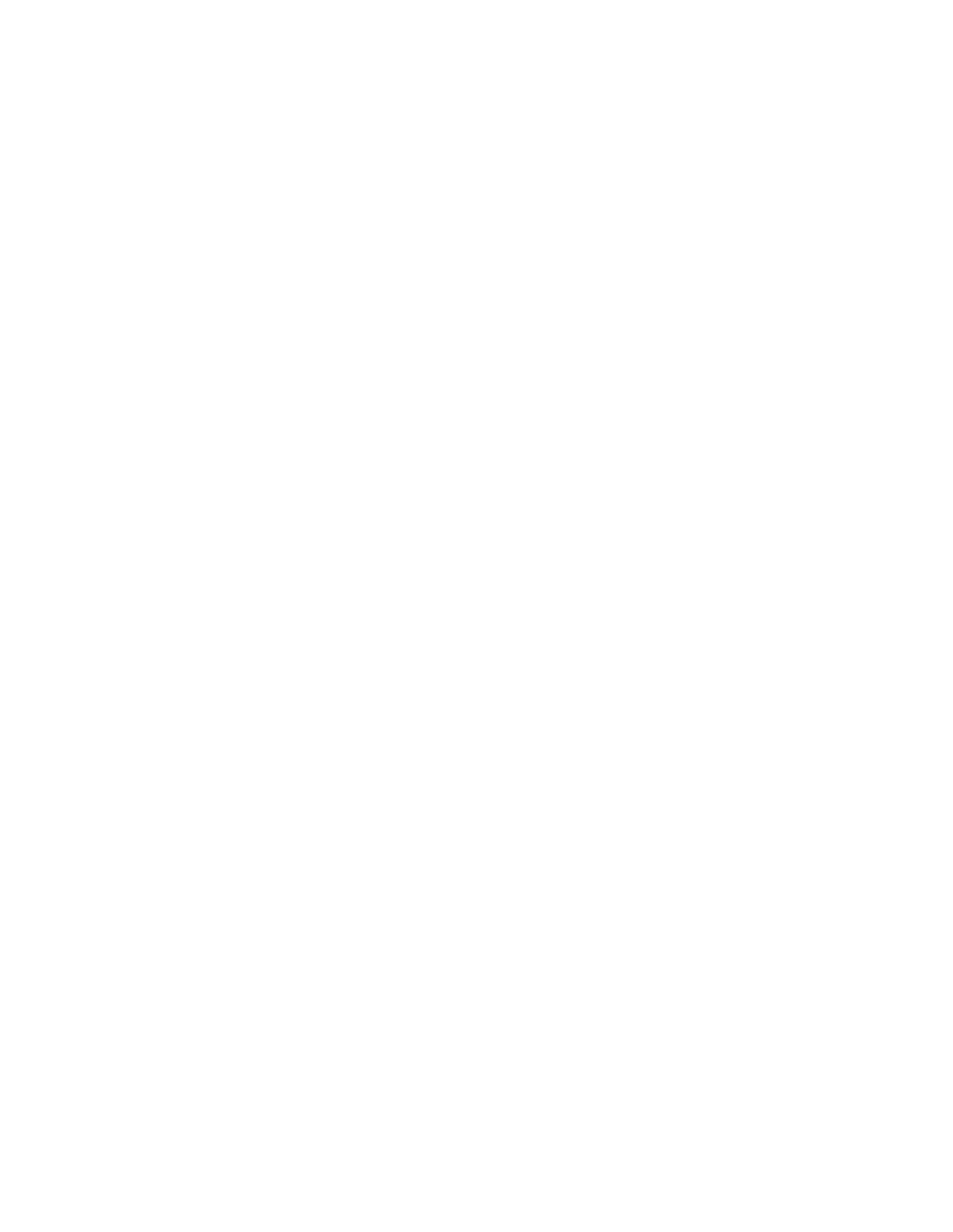# Maintenance Record

<span id="page-18-0"></span>

| <b>Date</b> | <b>Maintenance/Service Performed</b> | Unit<br><b>Hours</b> | Shop/Technician |
|-------------|--------------------------------------|----------------------|-----------------|
|             |                                      |                      |                 |
|             |                                      |                      |                 |
|             |                                      |                      |                 |
|             |                                      |                      |                 |
|             |                                      |                      |                 |
|             |                                      |                      |                 |
|             |                                      |                      |                 |
|             |                                      |                      |                 |
|             |                                      |                      |                 |
|             |                                      |                      |                 |
|             |                                      |                      |                 |
|             |                                      |                      |                 |
|             |                                      |                      |                 |
|             |                                      |                      |                 |
|             |                                      |                      |                 |
|             |                                      |                      |                 |
|             |                                      |                      |                 |
|             |                                      |                      |                 |
|             |                                      |                      |                 |
|             |                                      |                      |                 |
|             |                                      |                      |                 |
|             |                                      |                      |                 |
|             |                                      |                      |                 |
|             |                                      |                      |                 |
|             |                                      |                      |                 |
|             |                                      |                      |                 |
|             |                                      |                      |                 |
|             |                                      |                      |                 |
|             |                                      |                      |                 |
|             |                                      |                      |                 |
|             |                                      |                      |                 |
|             |                                      |                      |                 |
|             |                                      |                      |                 |
|             |                                      |                      |                 |
|             |                                      |                      |                 |
|             |                                      |                      |                 |
|             |                                      |                      |                 |
|             |                                      |                      |                 |
|             |                                      |                      |                 |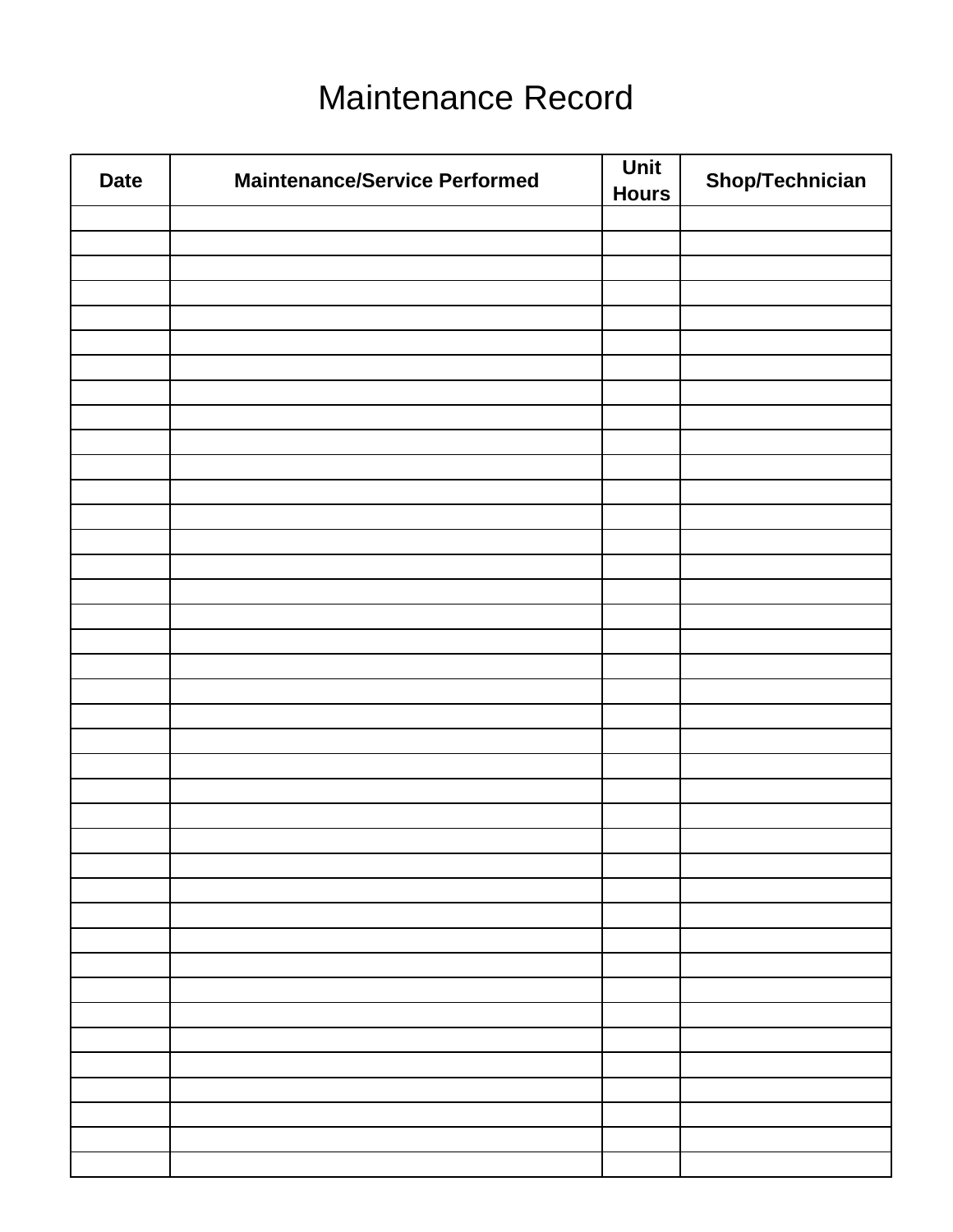#### **WRIGHT MANUFACTURING, INC. POWER EQUIPMENT LIMITED WARRANTY**  THIS WARRANTY SUPERSEDES ALL PREVIOUS ON UNITS WITH A RETAIL SALES DATE ON OR AFTER 04/01/05

Wright Manufacturing, Inc. (hereinafter: WMI) warrants to the original owner that the new WMI mower accompanying this document will be free from manufacturing defects in materials or workmanship subject to the following limitations and exclusions. Any part of the WMI commercial mower manufactured by WMI and found, in the reasonable judgment of WMI, to be defective in materials or workmanship, will be repaired or replaced by an Authorized WMI Service Dealer without charge for parts and (except as excluded below) labor. This Warranty is limited to the original Owner and the mower this document was provided with and is not transferable. Dealer demo units with less than fifty hours when first retailed shall also be covered by this limited warranty. Proofs of Purchase, Authorized Dealer performed Pre-Deliver Service and the First Eight Hour Service will be required by the Authorized WMI Service Dealer to substantiate any warranty claims. All WMI warranty work must be performed by an Authorized WMI Service Dealer and item must be delivered to the dealer prior to the expiration of the warranty period. This Warranty is limited to the following specified periods from the date of the original retail purchase for defects in materials or workmanship and will commence upon the date of original retail purchase. This warranty shall apply only if the warranty registration form has been completed and returned to Wright Manufacturing, Inc. within 30 days from the date of original retail purchase. This warranty includes only the cost of parts and labor (when applicable). This warranty applies only to the replacement of defective or otherwise warrantable WMI OEM parts being replaced with WMI OEM parts.

- All parts and components (except as noted below) 2 years
- Belts 90 days
- Battery 90 days
- Engine warranty covered by engine manufacturer and handled through the respective Authorized engine Dealers

#### **Exclusions:**

Any damage or deterioration due to normal use, wear and tear or exposure All filters, engine oil, hydraulic oil, tires and tubes Bent, fractured or broken parts occurring through impact or hard use Clutch: linings, anti-rotation failure or other failure due to improper replacement installation Cost of regular maintenance service, parts or adjustments Worn bearings (other than spindle bearings; see above) Worn bushings, cotters, clips, pins and retainers Grease fittings/zerks Paint, paint fading, cosmetic imperfections and steel surface imperfections Fabric, cushion and rubber grip wear or damage Cutting blades, light bulbs, fuses Damage due to loose pulleys on shafts Damage due to loose wheel hubs on tapered hydraulic motor shafts Fire Damage Abrasion or corrosion wear or damage Repair Parts Replaced During Original Warranty

All Repair parts (excluding wear or otherwise excluded items) installed during the warranty period are warranted until the end of the respective original period according to the categories above except in the case that the respective original warranty period expires in less than ninety (90) days after the installation of the part(s). If this happens then the parts are warranted for a total of ninety (90) days from the time of their installation.

#### Rental Use

The above warranty periods are limited to maximum of ninety (90) days for mowers that are used for rental purposes.

The WMI mower, including any defective part, must be returned to an Authorized WMI Service Dealer within the warranty period. The expense of lost production time and delivering the mower to the Authorized WMI Service Dealer for warranty work and the expense of returning it to the Owner after repair will be paid for by the Owner. WMI's responsibility is limited to making the required repairs and no claim of breach of warranty shall be cause for cancellation or rescission of the contract of sale of any WMI mower. This Warranty does not apply to any mower that was delivered to an Owner prior to the Pre-Delivery Service as specified in the Owner's Manual. This Warranty does not apply to any mower that was shipped in a crate to the Owner or delivered to the Owner by non-employees of an Authorized Dealer. For the Owner's protection and a valid Warranty, please note: WMI does not permit Authorized Dealers to make non-face-to-face deliveries of the mower and any who are found doing so are subject to immediate cancellation as Authorized Dealers. This Warranty does not cover any mower that has been subject to misuse, neglect, negligence, burning in any fire, an accident, or that has been operated or maintained in any way contrary to the operating and maintenance instructions as specified in the Owner's Manual. The Warranty does not apply to any damage to the mower that is the result of improper maintenance, or to any mower or parts that have not been assembled or installed as specified in the Owner's Manual. The Warranty does not cover any mower that has been altered or modified changing performance or durability. In addition, the Warranty does not extend to repairs made necessary by normal wear, or by the use of parts or accessories which, in the reasonable judgment of WMI, are either incompatible with the WMI mower or adversely affect its operation, performance or durability.

WMI reserves the right to change or improve the design of any mower without assuming any obligation to modify any mower previously manufactured.

All other implied warranties are limited in duration to the two (2) year warranty period or ninety (90) days for mowers used for rental purposes. Accordingly, any such implied warranties including merchantability, fitness for a particular purpose, or otherwise, are disclaimed in their entirety after the expiration for the appropriate two (2) year or ninety (90) day warranty period. WMI's obligation under this Warranty is strictly limited to the repair or replacement of defective parts and WMI does not assume, or authorize anyone to assume for them, any other obligation. Some states do not allow limitations on how long an implied warranty lasts, so the above limitation may not apply.

WMI assumes no responsibility for incidental, consequential or other damages including, but not limited to, expense for gasoline, expense of delivering the mower to an Authorized WMI Service Dealer and expense of returning it to the Owner, damage by fire, mechanic's travel time, telephone charges, rental of a like product during the time warranty repairs are being performed, travel, loss or damage to personal property, loss of revenue, loss of use of the power equipment, loss of time or inconvenience. Some states do not allow the exclusion or limitation of incidental or consequential damages, so the above limitation or exclusion may not apply.

This Warranty gives you specific legal rights, and you may also have other rights which vary from state to state.

This Warranty applies to all WMI mowers sold in the United States of America and Canada.

**For the location of the Authorized WMI Service Dealer nearest you or other information, such as, Parts Lists and Owner's Manuals visit our website at: [www.wrightmfg.com](http://www.wrightmfg.com/)**

Wright Manufacturing, Inc. 4600-X Wedgewood Blvd. Frederick, MD 21703